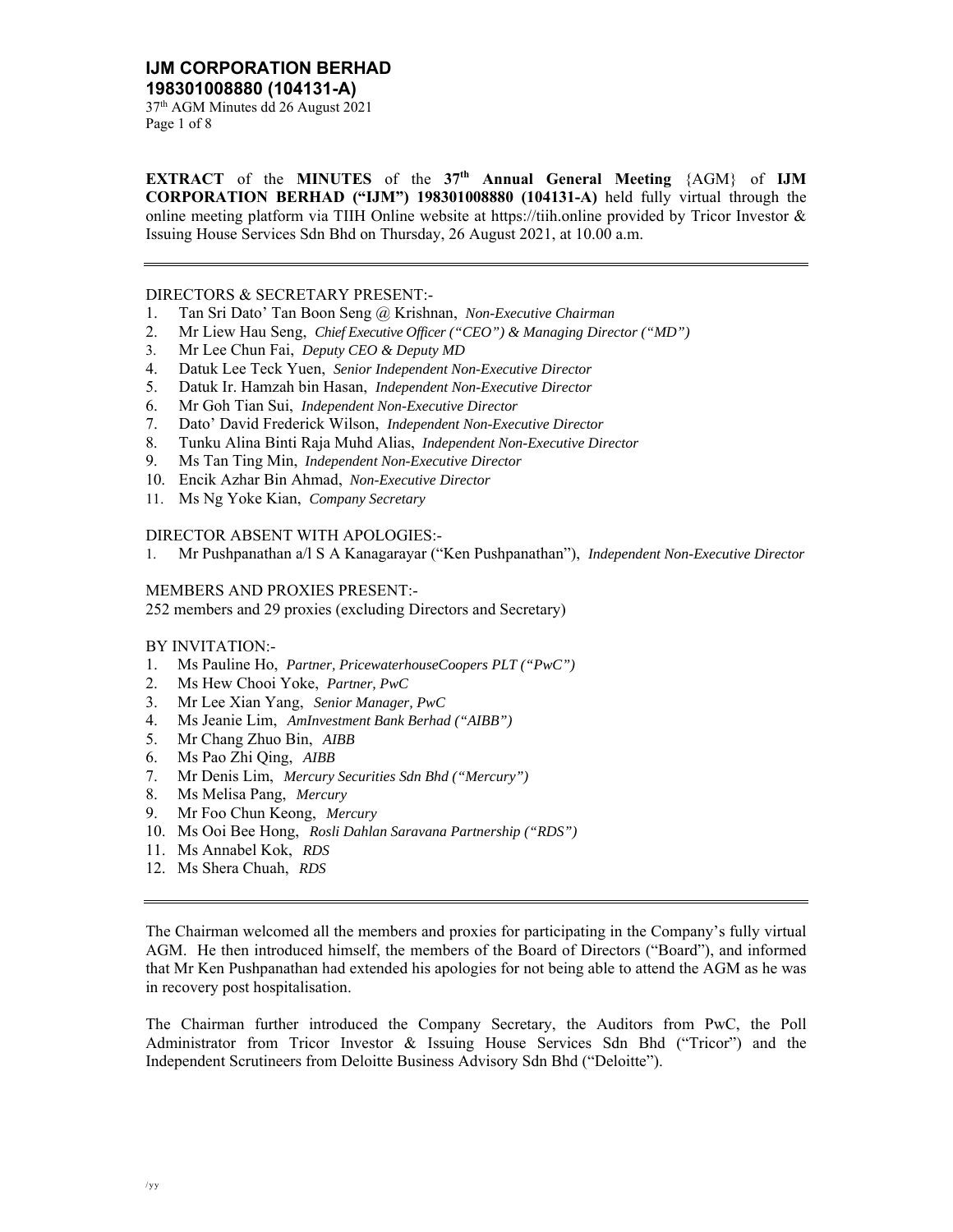The Chairman informed that the Company would also be considering the proposed disposal of 56.2% equity interest in IJM Plantations Berhad ("IJMP"), hence the representatives of the Principal Adviser, AIBB, the Independent Adviser, Mercury and the Solicitors, RDS for the proposed transaction would also join the AGM.

It was noted that the notice of AGM was given to the members 28 days prior to the meeting. The Chairman called the meeting to order after confirming that the requisite quorum was present.

In order to facilitate an orderly meeting, the Chairman proposed that the CEO&MD would answer all questions relating to the 2021 Audited Financial Statements which were received prior to the AGM upon the completion of his presentation and that any questions raised during the AGM would be addressed after the tabling of all the resolutions, but before voting commences. Should the Board be unable to respond to any of the questions at the AGM, the responses would be provided via e-mail and/or on the Company's website.

# 1.0 **AUDITED FINANCIAL STATEMENTS**

Before receiving the 2021 Audited Financial Statements, the Chairman invited the CEO&MD to present to the meeting a Review of Group Performance for the financial year ended 31 March 2021 and Prospects of the Group. The CEO&MD in his briefing covered the following:-

- a) the Group's financial and performance review, which included the income statement, statement of financial position and the revenue, earnings before interest, taxes, depreciation, and amortisation (EBITDA) and profit before tax by divisions;
- b) the divisional performance review, namely Construction, Property, Industry, Infrastructure and Plantation, including project highlights such as the West Coast Expressway, building projects in Kuala Lumpur and TRX, Vijayapura-Solapur Tollway in India, The Light City mixed-development project in Penang and the Industrialised Building System (IBS) project at Bestari Jaya, Selangor;
- c) the Group's strategic focus on the following areas:-
	- (i) building resilience ensuring financial resilience during the pandemic, continued aggressive paring down of property inventory and disposal of low yielding assets and the adoption of a more proactive stance in capital management;
	- (ii) driving growth through short-term and long-term strategies; and
	- (iii) nurturing capabilities digital transformation, sustainability roadmap for financial years 2022 to 2024, compliance and risk management and people;
- d) the rationale and effects of the proposed disposal of 56.2% equity interest in IJMP.

The CEO&MD and Chairman also presented accordingly the responses of the Company to questions raised by the Minority Shareholder Watch Group *vide* letter dated 13 August 2021 in relation to the operational, financial and corporate governance matters of the Group (Annexure I), and the CEO&MD also responded to all questions relating to the 2021 Audited Financial Statements received from members and proxies before the AGM (Annexure II).

Thereafter, the audited financial statements for the year ended 31 March 2021, Directors' Report and Statement together with the Independent Auditors' Report thereon were received.

## 2.0 **POLL VOTING**

The Chairman informed that all the resolutions to be considered at the meeting would be put to vote by poll via the online remote voting facility provided by Tricor.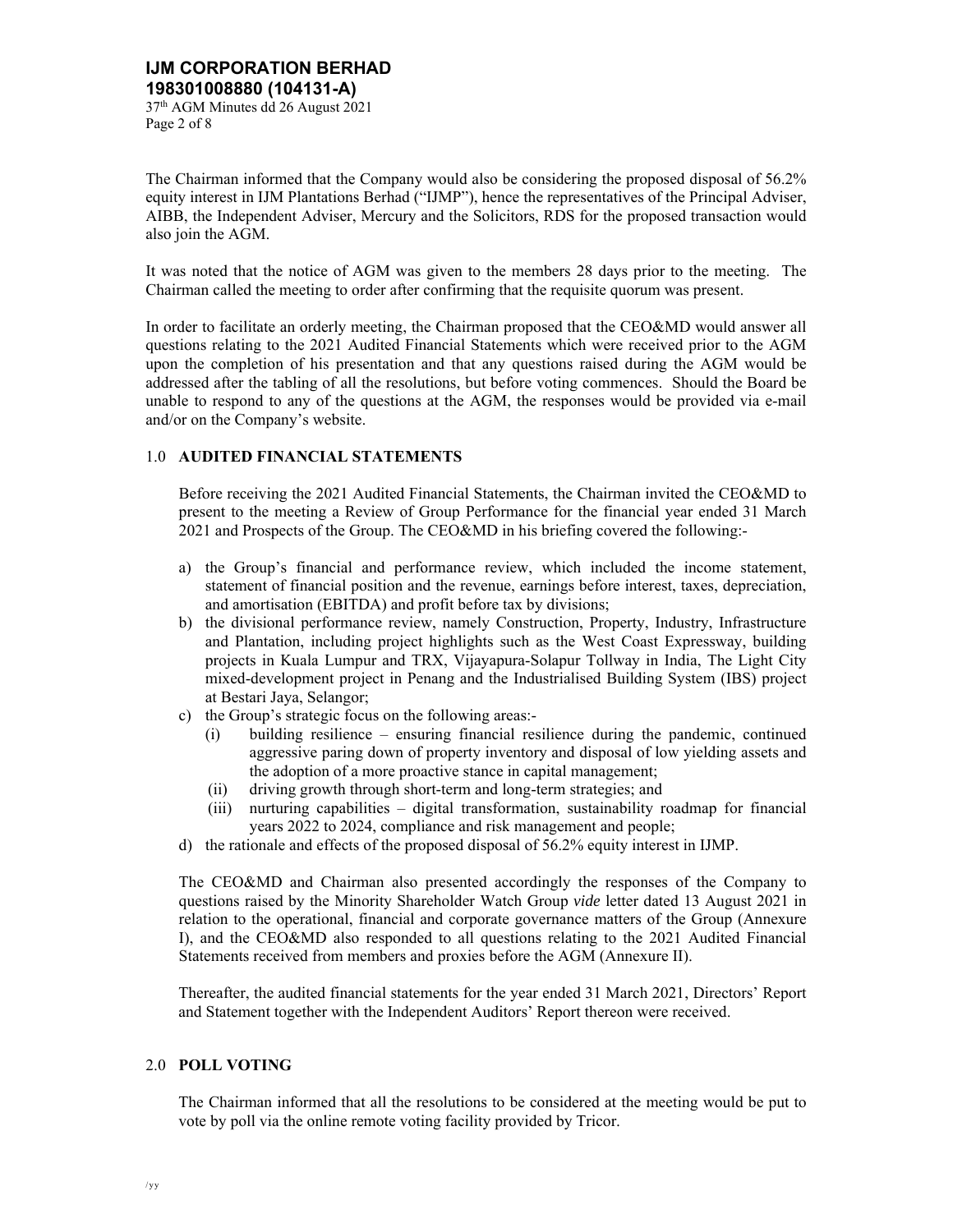## 3.0 **RESOLUTIONS OF THE MEETING**

### 3.1 **Re-election of Directors**

The Chairman mentioned that Resolutions 1, 2, 3 and 4 were on his re-election and the reelections of Mr Goh Tian Sui, Tunku Alina Binti Raja Muhd Alias and Ms Tan Ting Min respectively, who were retiring by rotation in accordance with Clause 88 of the Company's Constitution. Resolution 5 was on the re-election of Encik Azhar Bin Ahmad, who was appointed to the Board on 25 November 2020 and was retiring in accordance with Clause 92 of the Company's Constitution. Being eligible for re-election, the Directors had offered themselves for re-election.

It was noted that the performance of each Director who was subject for re-election had been assessed through the Board annual evaluation, and the Board had endorsed the recommendation of the Nomination & Remuneration Committee to re-appoint the Directors.

The Chairman informed that Datuk Ir. Hamzah bin Hasan who was also subject to retirement by rotation in accordance with Clause 88 of the Company's Constitution, did not seek for reelection and would be retiring from the Board at the conclusion of the AGM.

# 3.2 **Re-appointment of Auditors**

 The Resolution 6 related to the re-appointment of external Auditors. The Chairman informed that PwC had expressed their willingness to continue in office and the Board had endorsed the recommendation of the Audit Committee for PwC to be reappointed as Auditors.

### 3.3 **Directors' Fees**

Resolution 7 was to authorise the payment of Directors' fees of RM1,278,166 for the year ended 31 March 2021 to be divided amongst the Directors in such manner as the Directors may determine.

## 3.4 **Directors' Benefits**

Resolution 8 was to authorise the payment of Directors' benefits to the Non-Executive Directors up to an amount of RM445,000 for the period from 27 August 2021 until the next AGM.

## 3.5 **Directors' Fees of a Subsidiary**

Resolution 9 related to the payment of Directors' fees by a subsidiary, IJMP to several common Directors. The Directors' fees of the subsidiary for the year ended 31 March 2021 was RM418,000.

The Chairman informed that the interested Directors would abstain themselves from voting on Resolutions 7, 8 and 9.

### 3.6 **Authority to Issue Shares under Sections 75 and 76**

The Resolution 10 related to Authority to Issue Shares under Sections 75 and 76 of the Companies Act, 2016. The Chairman informed that the Board wished to seek the approval of members and proxies present to renew the mandate to issue not more than 10% of the total number of issued shares of the Company for purposes of funding future investment projects, working capital and acquisitions and/or so forth. The approval was sought to provide flexibility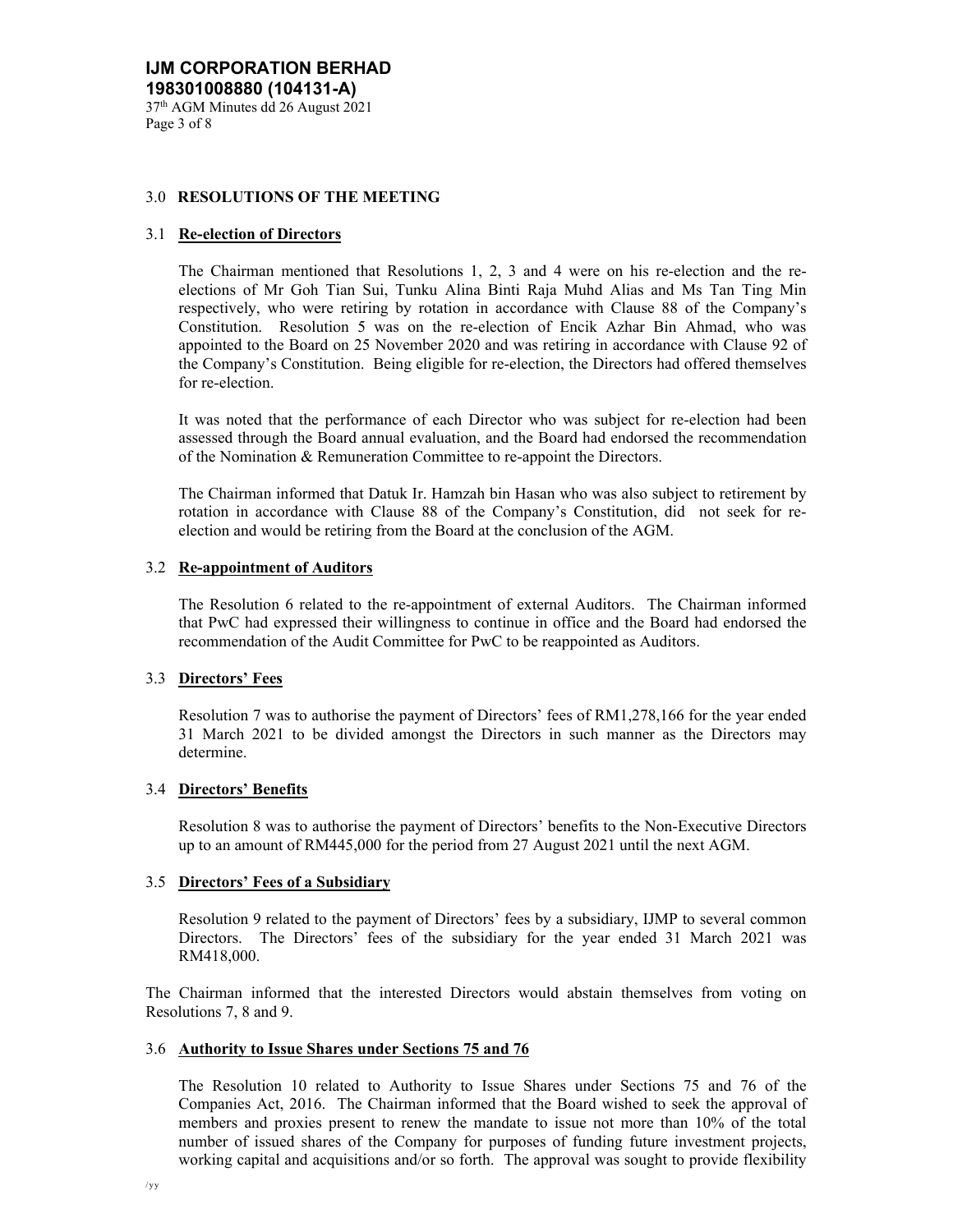Page 4 of 8

and avoid any unnecessary delay and cost in convening a general meeting for such issuance of shares should the need arise.

The Company would make an announcement accordingly, of the actual purpose and utilisation of proceeds should there be a decision to issue new shares. The approval of the relevant authorities would be still required before any share could be issued by the Company.

## 3.7 **Proposed Renewal of Share Buy-Back Authority**

The Chairman indicated that Resolution 11 was on the Proposed Renewal of Share Buy-Back Authority. The proposed renewal was to enable the Company to purchase its shares from Bursa Malaysia at prices that the Board views as favourable, should the need arise. The Board was of the opinion that the proposed renewal was in the best interest of the Company.

## 3.8 **Proposed Disposal of 494,865,786 Ordinary Shares in IJMP, Representing 56.20% Equity Interest in IJMP to Kuala Lumpur Kepong Berhad ("KLK") for a Total Cash Consideration of RM1,534,083,936.60 ("Proposed Disposal")**

The Chairman then proceeded with Resolution 12, which related to the Proposed Disposal. He explained that the Proposed Disposal was in line with the Group's strategic objective of streamlining the Group's businesses to more synergistic ones moving forward as well as address the conglomerate discount attributed to the share price of the Company. It was also an opportunity for the Company to monetise fully the investment in IJMP at a good premium and accord the minority shareholders an opportunity to monetise their investment in IJMP as well. The Board (save for Encik Azhar Bin Ahmad and Tunku Alina Binti Raja Muhd Alias) was of the opinion the Proposed Disposal was in the best interest of the Company.

Mr Chang Zhuo Bin, representative from AIBB, the Principal Adviser was invited to present an overview of the Proposed Disposal for the benefit of members present at the meeting. The areas covered included the basis and justification for the disposal consideration, utilisation of profits, rationale, risk factors, financial effects, approvals required and estimated timeframe for completion.

Ms Melisa Pang, representative from Mercury, the Independent Adviser then presented the independent evaluation and view in relation to the Proposed Disposal for the benefit of minority members present at the meeting.

Upon the tabling of all the resolutions, the Chairman, the CEO&MD, Deputy CEO & Deputy MD and Chief Financial Officer responded accordingly to all the questions raised by the members and proxies during the AGM and other questions received from members and proxies before the AGM but yet to be answered (Annexure II).

## 4.0 **POLL PROCESS**

Prior to the poll voting, a video guide was provided by Tricor to the members and/or proxies on the online remote voting process. The members and/or proxies were advised to cast their votes through the TIIH online system.

Upon the closure of the voting session, the Chairman adjourned the meeting for the verification of poll results by Tricor (as Poll Administrator) and Deloitte (as Independent Scrutineers).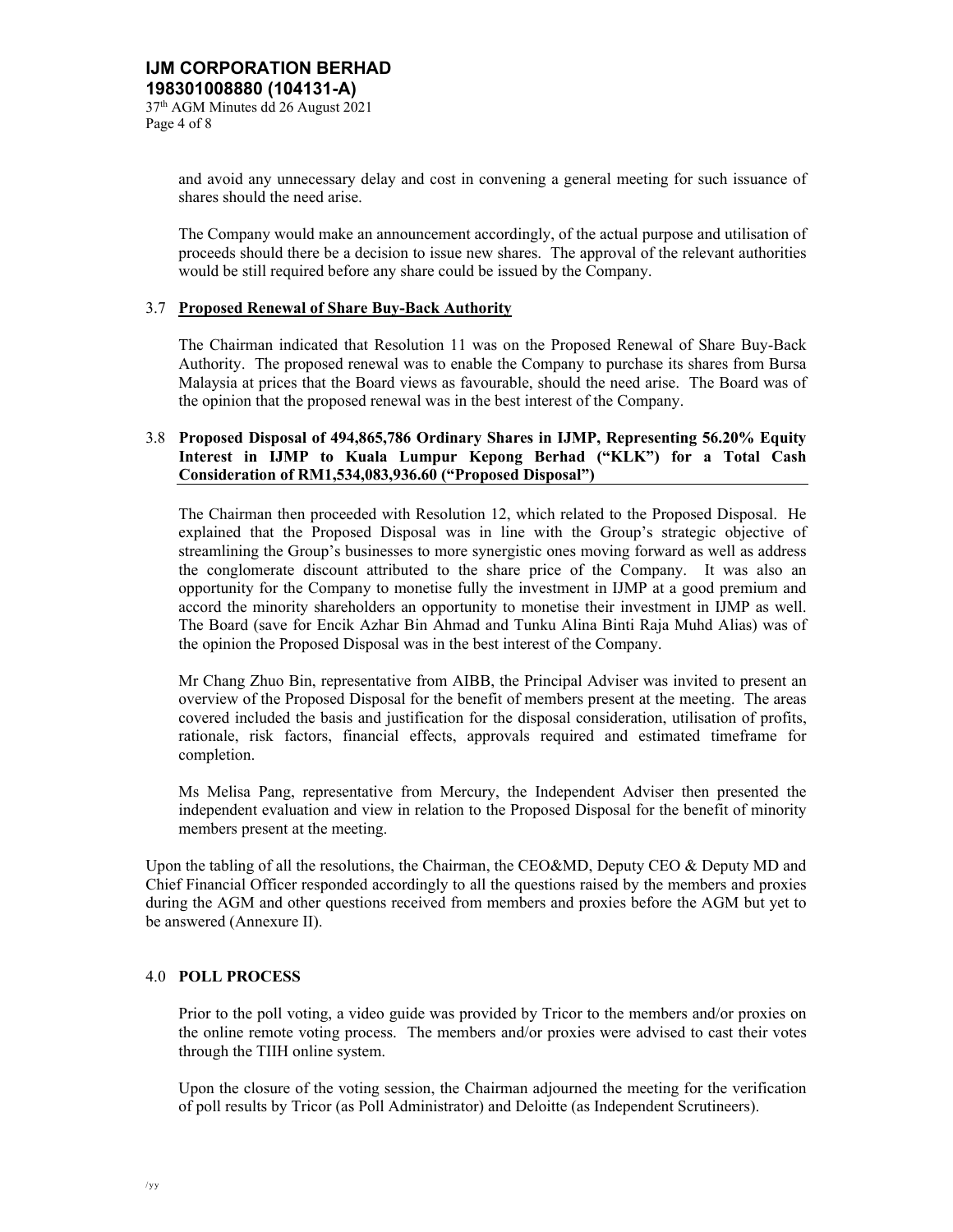### 5.0 **POLL RESULTS**

 The Chairman welcomed the members and proxies back to the virtual meeting. Mr Anthony Tai from Deloitte was invited to announce the results of the poll. Based on the poll results, the Chairman declared that the following Resolutions 1 to 12 were carried:-

### 5.1 Re-election of Tan Sri Dato' Tan Boon Seng @ Krishnan

| Resolution 1  | Number of Shares | $\frac{0}{0}$ |
|---------------|------------------|---------------|
| Voted FOR     | 2,415,467,259    | 98.4092       |
| Voted AGAINST | 39,045,764       | 1.5908        |
|               | 2,454,513,023    | 100.0000      |
|               |                  |               |

(ABSTAINED: 585,780 shares)

 It was resolved that Tan Sri Dato' Tan Boon Seng @ Krishnan be re-elected as Director pursuant to Clause 88 of the Company's Constitution.

### 5.2 Re-election of Mr Goh Tian Sui

| Resolution 2  | Number of Shares | $\frac{0}{0}$ |
|---------------|------------------|---------------|
| Voted FOR     | 2,453,340,645    | 99.9500       |
| Voted AGAINST | 1,227,178        | 0.0500        |
|               | 2.454.567.823    | 100.0000      |

(ABSTAINED: 530,980 shares)

 It was resolved that Mr Goh Tian Sui be re-elected as Director pursuant to Clause 88 of the Company's Constitution.

### 5.3 Re-election of Tunku Alina Binti Raja Muhd Alias

| Resolution 3  | Number of Shares | $\frac{0}{0}$ |
|---------------|------------------|---------------|
| Voted FOR     | 2,390,614,540    | 97.3946       |
| Voted AGAINST | 63,950,283       | 2.6054        |
|               | 2,454,564,823    | 100.0000      |

(ABSTAINED: 533,980 shares)

 It was resolved that Tunku Alina Binti Raja Muhd Alias be re-elected as Director pursuant to Clause 88 of the Company's Constitution.

## 5.4 Re-election of Ms Tan Ting Min

| Resolution 4  | Number of Shares | $\frac{0}{0}$ |
|---------------|------------------|---------------|
| Voted FOR     | 2,453,340,645    | 99.9500       |
| Voted AGAINST | 1.227.178        | 0.0500        |
|               | 2.454.567.823    | 100.0000      |

(ABSTAINED: 530,980 shares)

 It was resolved that Ms Tan Ting Min be re-elected as Director pursuant to Clause 88 of the Company's Constitution.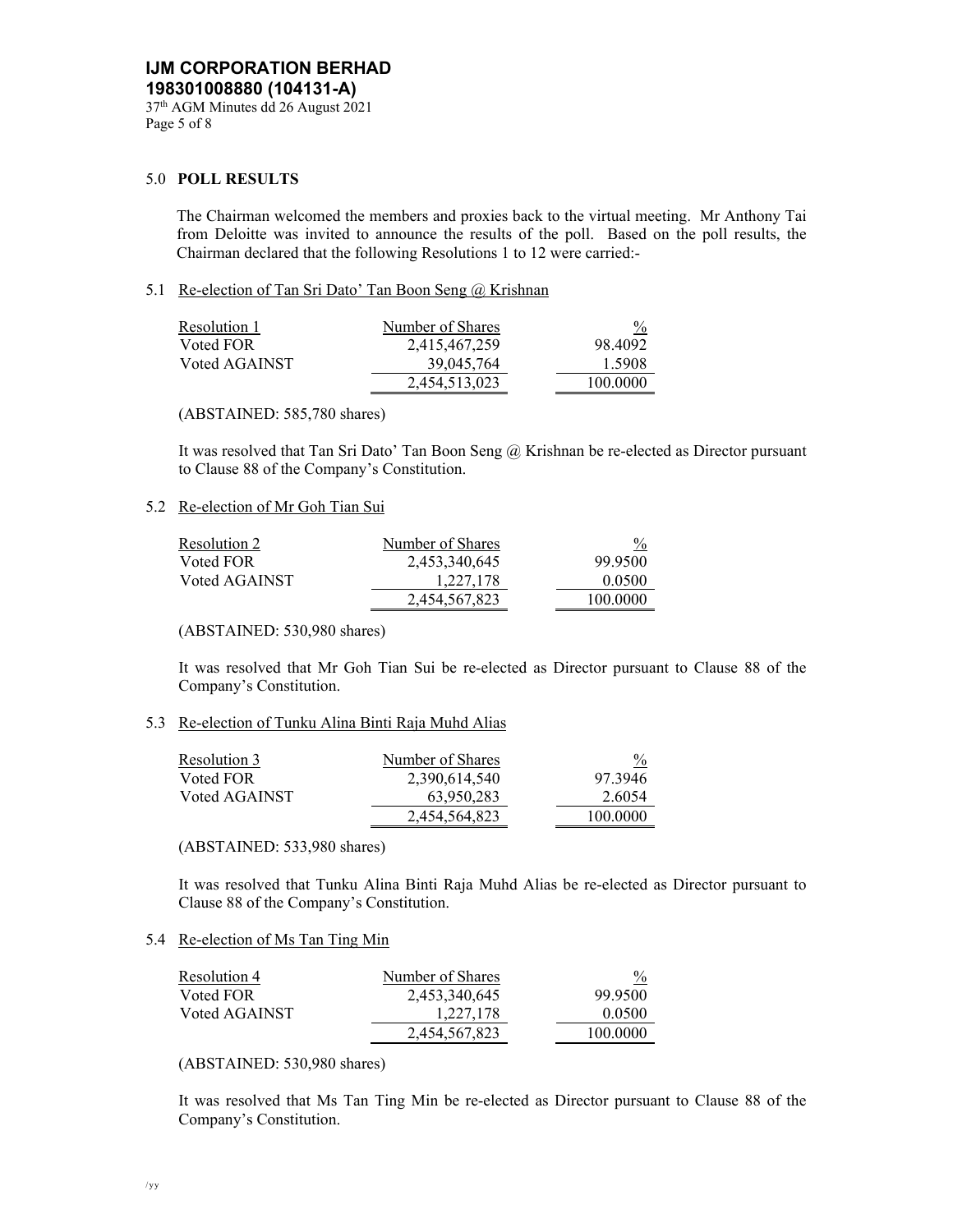### 5.5 Re-election of Encik Azhar Bin Ahmad

| Resolution 5  | Number of Shares | $\frac{0}{2}$ |
|---------------|------------------|---------------|
| Voted FOR     | 2,437,896,930    | 99.3209       |
| Voted AGAINST | 16,667,893       | 0.6791        |
|               | 2,454,564,823    | 100.0000      |

(ABSTAINED: 533,980 shares)

 It was resolved that Encik Azhar Bin Ahmad be re-elected as Director pursuant to Clause 92 of the Company's Constitution.

5.6 Re-appointment of Auditors

| Resolution 6  | Number of Shares | $\frac{0}{0}$ |
|---------------|------------------|---------------|
| Voted FOR     | 2,454,459,243    | 99.9953       |
| Voted AGAINST | 114,380          | 0.0047        |
|               | 2,454,573,623    | 100.000       |

### (ABSTAINED: 525,180 shares)

It was resolved that PricewaterhouseCoopers PLT be re-appointed as Auditors and that the Directors be authorised to fix their remuneration.

### 5.7 Directors' Fees

| Resolution 7  | Number of Shares | $\frac{0}{0}$ |
|---------------|------------------|---------------|
| Voted FOR     | 2,445,506,246    | 99.9932       |
| Voted AGAINST | 165,559          | 0.0068        |
|               | 2.445.671.805    | 100.0000      |

### (ABSTAINED: 9,426,998 shares)

It was resolved that the Directors' fees of RM1,278,166 for the year ended 31 March 2021 be approved and to be divided amongst the Directors in such manner as they may determine.

# 5.8 Directors' Benefits

| Resolution 8  | Number of Shares | $\frac{0}{0}$ |
|---------------|------------------|---------------|
| Voted FOR     | 2,445,413,626    | 99.9896       |
| Voted AGAINST | 255,179          | 0.0104        |
|               | 2,445,668,805    | 100.0000      |

### (ABSTAINED: 9,429,998 shares)

It was resolved that the payment of Directors' benefits to the Non-Executive Directors up to an amount of RM445,000 for the period from 27 August 2021 until the next Annual General Meeting be approved.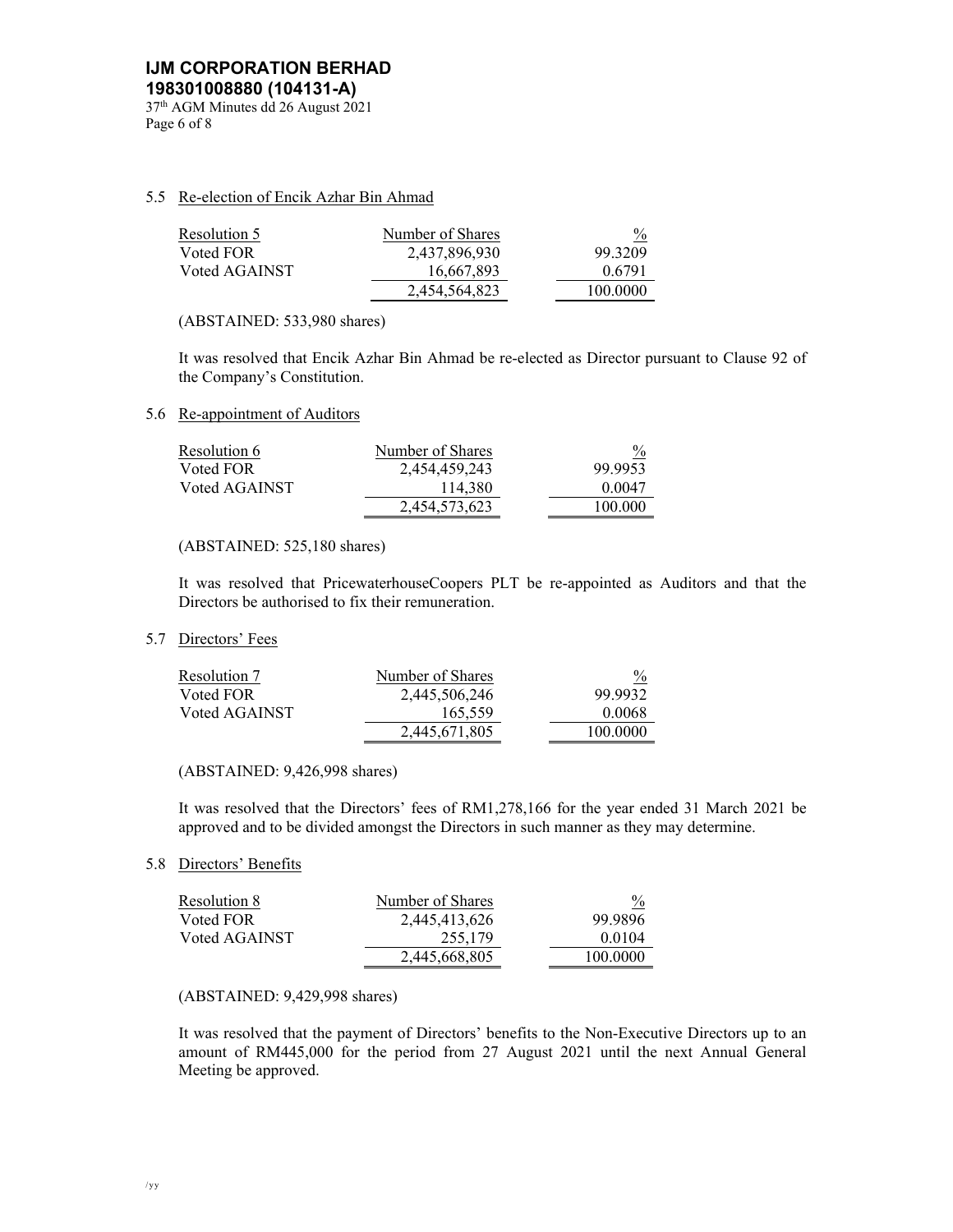37th AGM Minutes dd 26 August 2021 Page 7 of 8

# 5.9 Directors' Fees of a Subsidiary

| Resolution 9  | Number of Shares | $\frac{0}{0}$ |
|---------------|------------------|---------------|
| Voted FOR     | 2,444,197,146    | 99.9897       |
| Voted AGAINST | 250.559          | 0.0103        |
|               | 2.444.447.705    | 100.0000      |

(ABSTAINED: 10,651,098 shares)

It was resolved that the payment of Directors' fees of RM418,000 for the year ended 31 March 2021 by a subsidiary to several common Directors be approved.

### 5.10 Authority to Issue Shares under Sections 75 and 76

| Resolution 10 | Number of Shares | $\frac{0}{0}$ |
|---------------|------------------|---------------|
| Voted FOR     | 1,695,799,867    | 69.0731       |
| Voted AGAINST | 759,280,956      | 30.9269       |
|               | 2.455.080.823    | 100.0000      |

# (ABSTAINED: 17,980 shares)

It was resolved that the Directors be and are hereby authorised, pursuant to Sections 75 and 76 of the Companies Act 2016, to allot and issue not more than 10% of the total number of issued shares of the Company at any time, upon such terms and conditions and for such purposes as the Directors in their absolute discretion deem fit or in pursuance of offers, agreements or options to be made or granted by the Directors while this approval is in force, and that the Directors be and are hereby further authorised to make or grant offers, agreements or options which would or might require shares to be issued after the expiration of the approval hereof.

## 5.11 Renewal of Share Buy-Back Authority

| Resolution 11 | Number of Shares | $\frac{0}{0}$ |
|---------------|------------------|---------------|
| Voted FOR     | 2,454,459,472    | 99.9892       |
| Voted AGAINST | 265,251          | 0.0108        |
|               | 2.454.724.723    | 100.0000      |

## (ABSTAINED: 374,080 shares)

It was resolved that the Directors be and are hereby authorised to purchase the ordinary shares of the Company through the stock exchange of Bursa Malaysia Securities Berhad at any time upon such terms and conditions as the Directors in their absolute discretion deem fit provided that:-

- i) the aggregate number of shares purchased (which are to be treated as treasury shares) does not exceed 10% of the total number of issued shares of the Company; and
- ii) the funds allocated for the purchase of shares shall not exceed its retained profits;

and that the Directors be and are hereby further authorised to deal with the treasury shares in their absolute discretion (which may be distributed as dividends, resold, transferred, cancelled and/or in any other manner as prescribed by the Companies Act 2016, and the relevant rules, regulations and/or requirements)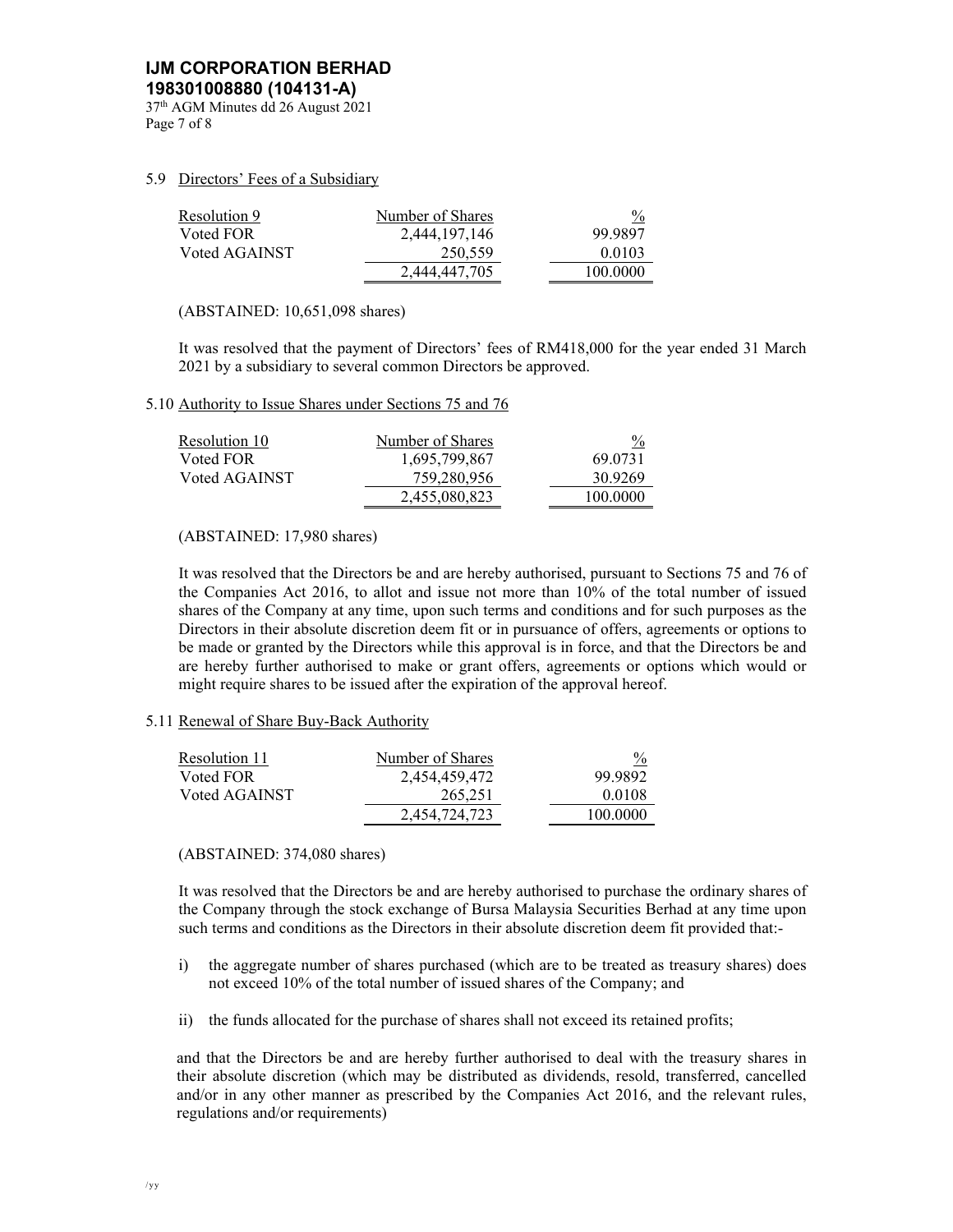37th AGM Minutes dd 26 August 2021 Page 8 of 8

and that such authority shall continue to be in force until:-

- a) the conclusion of the next Annual General Meeting ("AGM");
- b) the expiration of the period within which the next AGM is required by law to be held; or
- c) revoked or varied in a general meeting,

whichever occurs first.

# 5.12 Proposed Disposal

| Resolution 12 | Number of Shares | $\frac{0}{2}$ |
|---------------|------------------|---------------|
| Voted FOR     | 1.145.485.254    | 99.9967       |
| Voted AGAINST | 38.271           | 0.0033        |
|               | 1.145.523.525    | 100.0000      |

(ABSTAINED: 1,309,575,278 shares)

It was resolved that, subject to the approvals of all relevant authorities and/or parties being obtained, approval be and is hereby given to the Company to dispose of 494,865,786 ordinary shares in IJMP ("Sale Shares"), representing 56.20% equity interest in IJMP to KLK for a total cash consideration of RM1,534,083,936.60 (based on RM3.10 per Sale Share), to be satisfied entirely in cash upon the terms and conditions of the Share Sale and Purchase Agreement dated 11 June 2021 entered into between the Company and KLK

that the Board be and is hereby authorised to utilise the proceeds from the Proposed Disposal as set out in Section 3 of the circular to shareholders dated 28 July 2021 and that, subject to the prevailing laws, rules and regulations issued by the relevant authorities, the Board be authorised with full powers to vary the purpose of the utilisation of such proceeds in such manner as the Board shall deem fit, necessary, expedient and/ or appropriate and in the best interest of the Company

and that the Board be and is hereby authorised to do all such acts, deeds and things as may be required to give full effect to the Proposed Disposal with full power to assent to any conditions, modifications, variations and/or amendments in any manner as may be required or permitted by any relevant authorities and to deal with all matters relating to the Proposed Disposal.

# 6.0 **CONCLUSION**

On behalf of the Board, the Chairman recorded his appreciation to Datuk Ir. Hamzah bin Hasan for all his services rendered to the Company and the Group during his tenure of service as Director of the Company.

There being no other business, the meeting concluded at 12.58 p.m. with a vote of thanks to the Chair.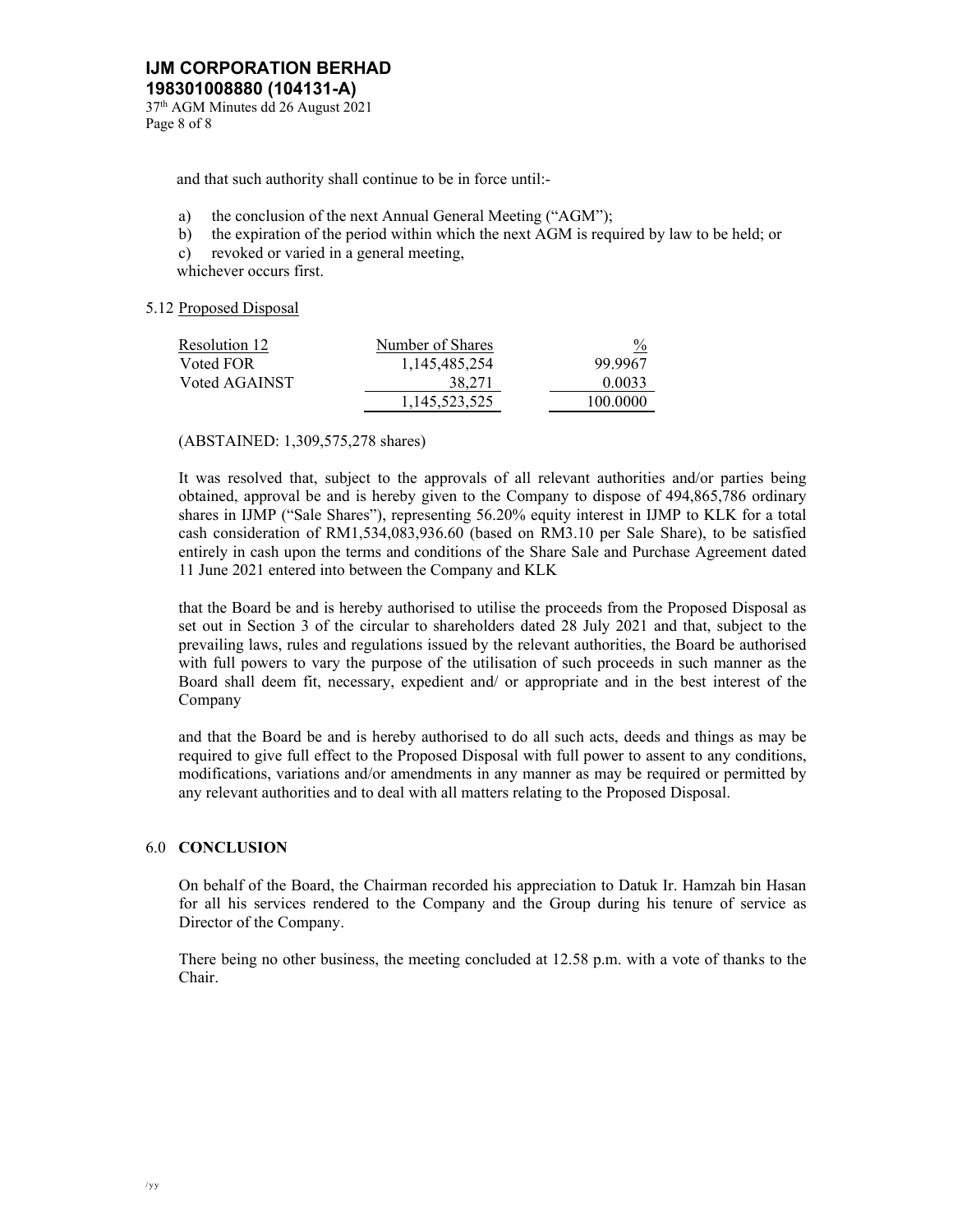37th AGM Minutes dd 26 August 2021

Annexure I

# **Reply to the enquiries from Minority Shareholder Watch Group** *vide* **letter dated 13 August 2021**

# **Operational & Financial Matters**

# Q1: Covid-19

- (a) As the Covid-19 pandemic continues to spread, what is the expected impact of the pandemic on the Group's operations and financial position in FY2022? How is the Board planning to mitigate the impact of the pandemic on the Group's overall business activities in the countries in which it operates?
- A1(a): Despite the resilience demonstrated by our businesses in FY2021, the stringent lockdown has had an adverse impact on most of the Group's business segments in the first half of FY2022.

Given that revenue and profits of the Construction and Property Divisions are dependent on progress recognition, the duration of the stringent lockdown during MCO3.0 is likely to have an adverse impact on the financial performance of these Divisions in the first half of FY2022. Likewise, as part of the construction supply chain, the Industry Division's financial performance is also expected to be affected until the lifting of lockdown measures. The Group's Port and Toll operations, which are classified as essential activities, have been able to operate, although at lower capacities due to reduced business activities and lockdown restrictions affecting their customers. Nevertheless, the Plantation Division continues to operate in a good CPO price environment and is expected to contribute positively to the Group's financial performance until its disposal.

Despite the abovementioned operating challenges, the Group's financial performance in the first half of FY2022 is, however, expected to be bolstered by a sizeable one-off gain from the disposal of IJM Plantations. The financial performance of the Construction, Property, Industry and Infrastructure Divisions should recover in the second half of FY2022 when operational activities are recommencing.

Mitigation measures in response to the pandemic are part of our Group Strategic Focus and are explained in 1(b).

(b) The pandemic held several lessons. And they helped shape the execution of the IJM Group Strategic Blueprint 2021-2023 that is currently driving the Group forward (Page 24 of the Annual Report 2021).

How has the pandemic helped shape the execution of the IJM Group Strategic Blue print 2021-2023?

A1(b): When the Group formulated its 3-year Strategic Focus in FY20, it was a comprehensive plan to address the Group's wider business parameters. At the onset of the pandemic, the Group's priorities had to be adjusted with greater emphasis placed on the *Build Resilience* pillar to immediately address cost containment, prudent capital management and cash preservation.

In FY2021, the Group also had to activate its Business Continuity Plan to overcome the challenges posed by the pandemic, in particular, mitigating the health risk to our workforce, rearranging workflows, enabling work-from-home arrangements and leveraging on digital technology to engage our customers. Furthermore, considerable efforts were made to minimise business disruptions and proactively position ourselves for quick (and safe) resumption of work activities.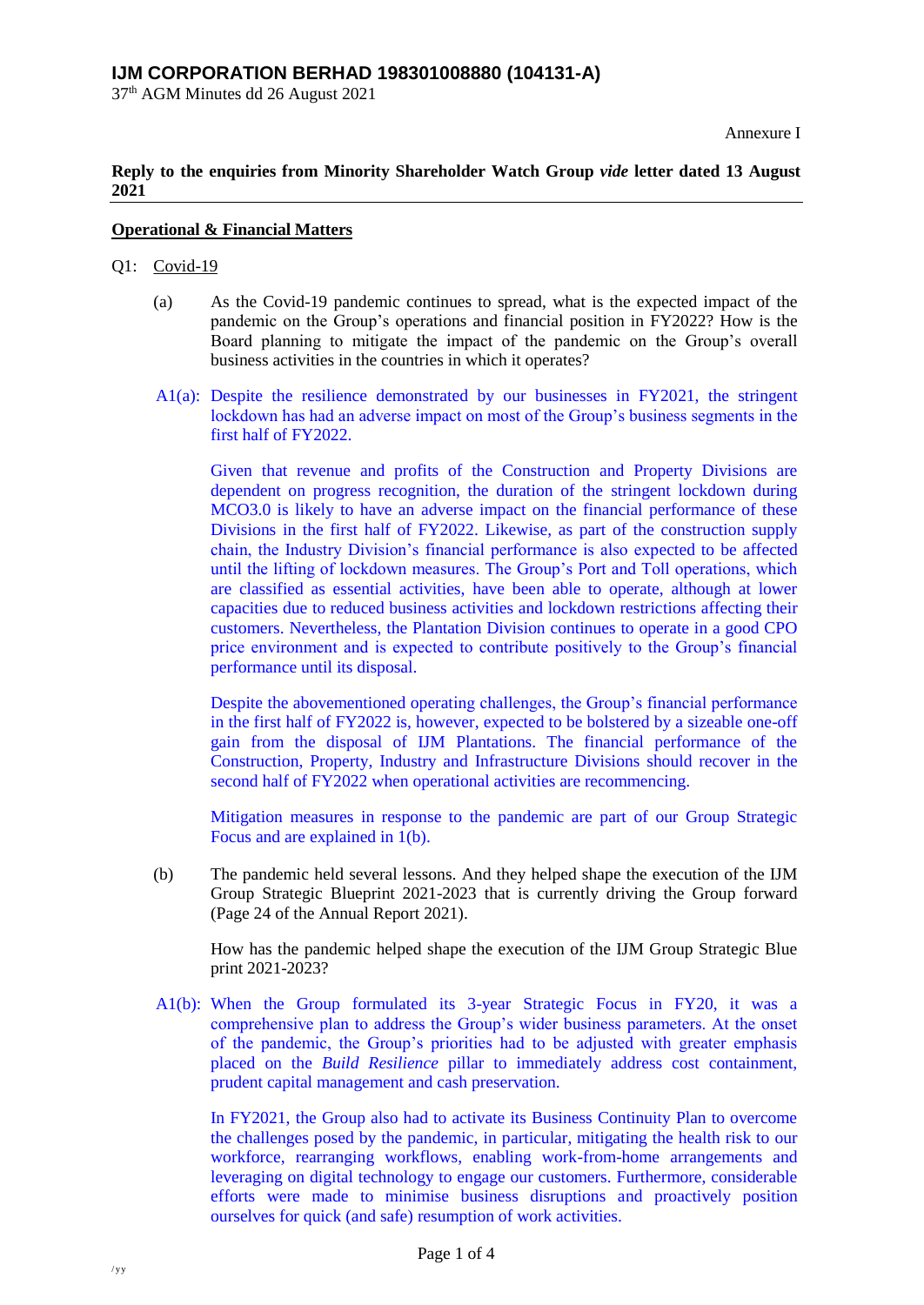37 th AGM Minutes dd 26 August 2021

In keeping with our vision for longer term value creation, the execution of our 3-year Strategic Focus also included initiatives under the *Drive Growth* and *Nurture Capabilities* pillars.

Further details of the Group Strategic Focus can be found on pages 63-65 of the Annual Report 2021.

# Q2: Joint Ventures

(a) IJM recorded a share of profits of joint ventures of RM12,996,000 in FY2021 which is lower by 57.1% compared to a share of profits of RM30,272,000 recorded in FY2020 (Page 194 of the Annual Report 2021).

What are the main reasons for the lower share of profits of joint ventures in FY2021? What is the outlook for the joint ventures in FY2022?

A2(a): The share of profits of joint ventures in FY2021 was lower than in FY2020 due to the profits recognised upon the finalisation of accounts in respect to the Pahang-Selangor Raw Water Transfer project in the previous year.

Given the relative size of current joint venture projects, the Group does not expect significant contributions from joint ventures in FY2022.

- (b) There is an allowance for Impairment of amounts owing by joint ventures of RM27,286,000 recorded in FY2021(FY2020: Allowance for Impairment of RM6,063,000) (Page 255 of the Annual Report 2021).
	- i. Are the amounts owing by joint ventures recoverable? If so, what is the expected recoverability amounts in FY2022?
	- A2(b)(i): Based on financial projections of the projects, we expect that the amounts owing by joint ventures, net of impairment, are recoverable.

The projects are at various stages of implementation. Recoverability may vary as and when the developments are progressively monetised.

- ii. Have any of these amounts owing by joint ventures been recovered to date?
- A2(b)(ii): Given the long term nature of property development projects, the Division expects to recover the amounts owing by these joint ventures towards the later part of these ongoing projects.

# Q3: Construction Division

- (a) What is the current progress of the Group's existing construction projects? Are the projects on schedule?
- A3(a): The progress of the Division's construction projects are at various stages of completion and have been delayed due to the lockdowns imposed. Some projects have, however, obtained extensions of completion schedules from respective clients. Keeping the health and safety of its workforce a priority, the Division has recently resumed work upon the lifting of the MCO3.0 lockdown conditions for the construction sector.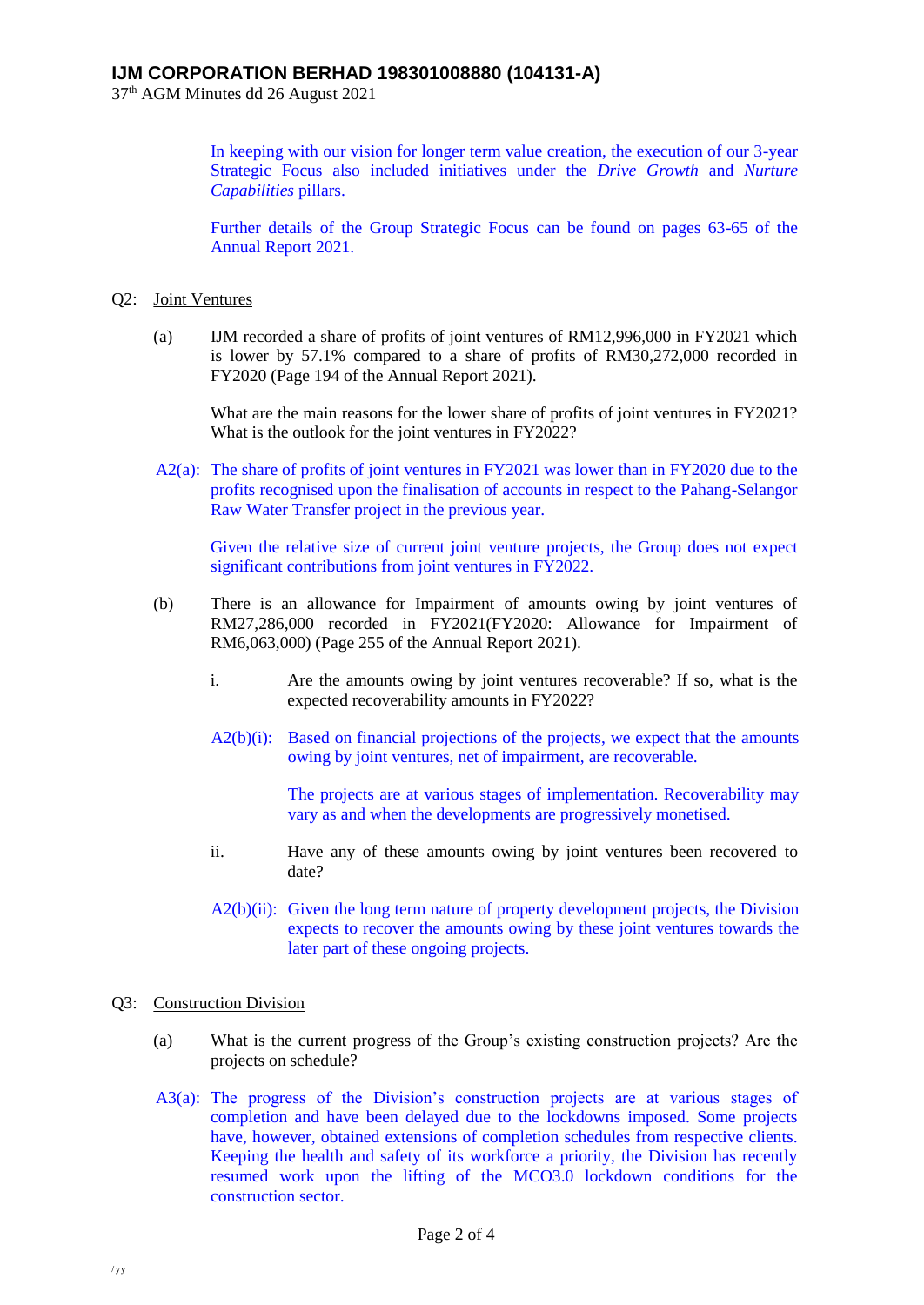37 th AGM Minutes dd 26 August 2021

- (b) What is the latest the Division's order book and targeted order book replenishment in the next two financial years?
- A3(b): The Division's outstanding order book as at 31 March 2021 was RM4.0 billion. Thus far, the Division has secured three projects amounting to RM586 million in FY2022. The target is to replenish the order book by about RM2 billion a year. This will hinge on the revival of infrastructure spending as part of the Malaysian and Indian Government's economic recovery plans.
- (c) A key challenge faced by the Division is the uncertainty of new order book replenishment (Page 70 of the Annual Report 2021).

How does the Division intend to address the key challenge of the uncertainty of the new order replenishment?

- A3(c): The economic outlook and the reorganisation of the government may lead to delays in the launches of some government infrastructure projects, which will in turn limit IJM's ability to replenish its order book. Given the competing priorities of Government finances, we anticipate that PFI-type infrastructure spending will have to increase to revitalise the economy. In that context, the Group's strong balance sheet, track record and experience in successfully developing PFI projects, enables IJM to be well-placed to participate in a recovering economy. In addition, we plan to leverage on our established track record to participate in India following the Indian Government's recently announced USD1.35 trillion infrastructure plan to boost the economy.
- Q4: Property Division
	- (a) What is the current take-up rate for the Division's property projects in Malaysia and India?
	- A4(a): The average take-up rate of the Division's projects launched in FY2021 was 75%.
	- (b) What is the Division's current value of unsold properties? What is the targeted value of the unsold properties to be cleared in the next two financial years?
	- A4(b): As shown on page 337 of the Annual Report 2021, completed buildings, which includes unsold bumiputera units, accounted for RM1,154.53 million of the Group's inventory as at 31 March 2021, compared with RM1,526.26 million a year ago. Notwithstanding the addition of new inventory that may arise from future launches, the Group aims to substantially reduce the level of its unsold properties over the coming two years, in line with its Group Strategic Focus.
- Q5: Industry Division
	- (a) What is the current capacity utilisation rate for piles and quarry operations and expected utilisation rate in FY2022?
	- A5(a): The capacity utilisation rate for the piles and quarry operations in FY2021 were both at 58%. The Division expects these utilisation rates to improve in FY2022, mainly supported by an improving export market.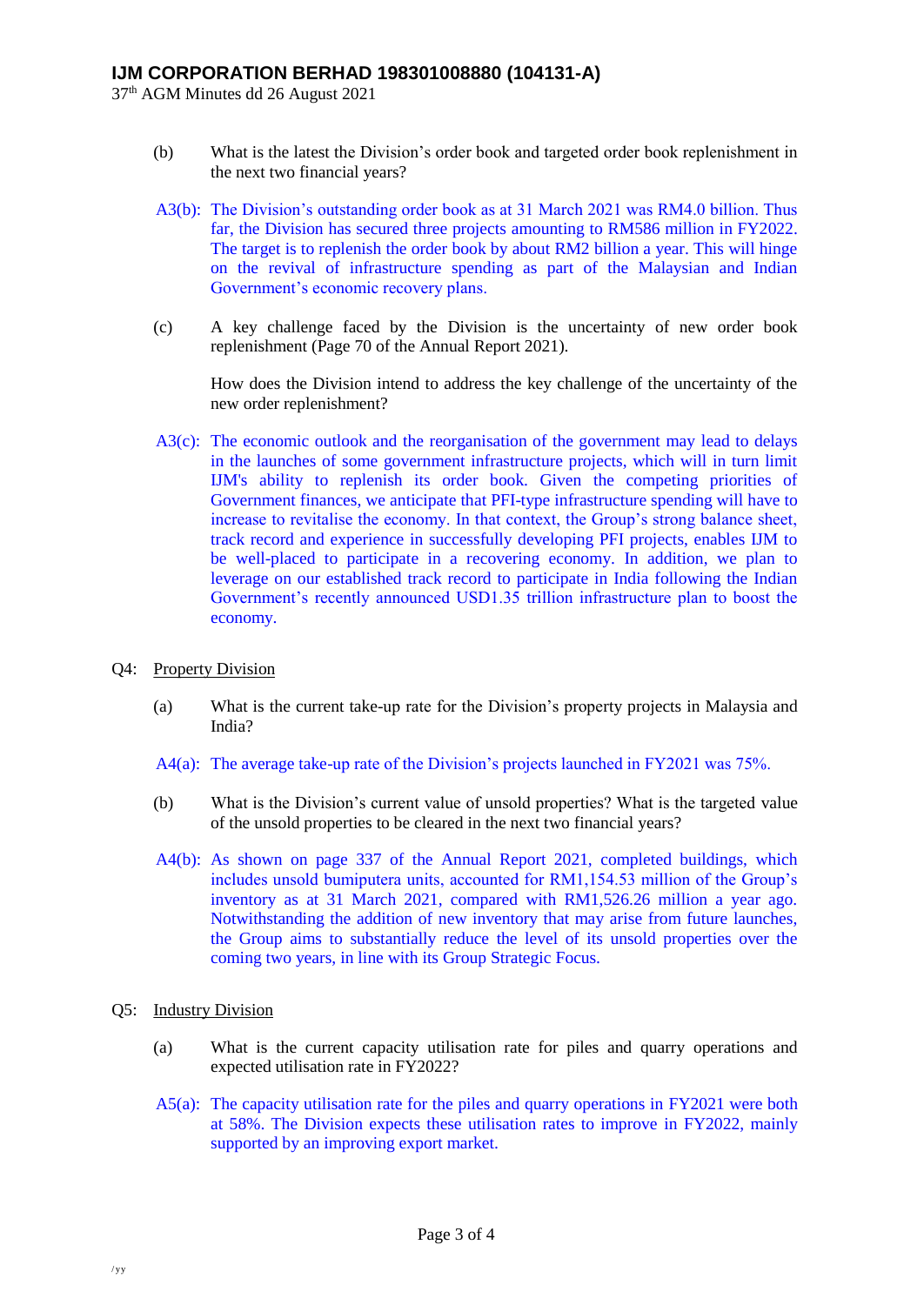37 th AGM Minutes dd 26 August 2021

(b) During this period of uncertainty, the Division disposed of various low-yielding assets while operations were streamlined to be leaner and more efficient (Page 82 of the Annual Report 2021).

Are there any plans for monetisation of low-yielding assets in FY2022? If so, which assets?

- A5(b): The Division has substantially monetised most of its low yielding assets, barring two more assets that have been earmarked for disposal.
- (c) What is the Division's current order book? To keep production at an optimum capacity to achieve economies of scale, what is the targeted orderbook replenishment in the next two financial years?
- A5(c): As at 31 March 2021, the Division's balance orders was over six months or one million tons. Given the recovery in the export market and the anticipated restarting of construction activity in the country, the outlook for the Division's order book replenishment is encouraging.
- Q6: Infrastructure Division

What is the outlook for the Division's tolled highways performance in Malaysia and abroad and port operations in FY2022?

A6: Traffic volume at the Group's toll highways are expected to rebound in tandem with the gradual reopening of economic activities while the performance of the port operations are expected to be steady, supported by resilient cargo throughput volume.

# **Corporate Governance Matters**

Practice 4.5 of the Malaysian Code on Corporate Governance (MCCG) states that the board discloses in its annual report the company's policies on gender diversity, its targets and measures to meet those targets. For Large Companies, the board must have at least 30% women directors.

IJM has departed from applying Practice 4.5 of MCCG and explained that the Board will attempt to meet the 30% women director's requirement as soon as practicable pursuant to the Board Diversity Policy.

The Board continues to source for suitable women candidates for appointment to the Board (Page 22 of the Corporate Governance Report).

What is the timeframe set by the Board to meet the 30% women directors' requirement, if any?

While the Board seeks to improve gender diversity, it is guided by the principle that the appointment of a new Board member shall not be based solely on gender. In evaluating candidates for appointment to the Board, the Board will always evaluate and match the criteria of the candidate based on experience, skill, competency, knowledge, potential contribution and boardroom diversity (including gender, ethnicity and age). The Board also takes into account the diverse perspective and insights that the candidate may bring to the Company. Nevertheless, given the anticipated Board vacancies, the Board shall endeavour towards meeting this requirement when evaluating future candidates.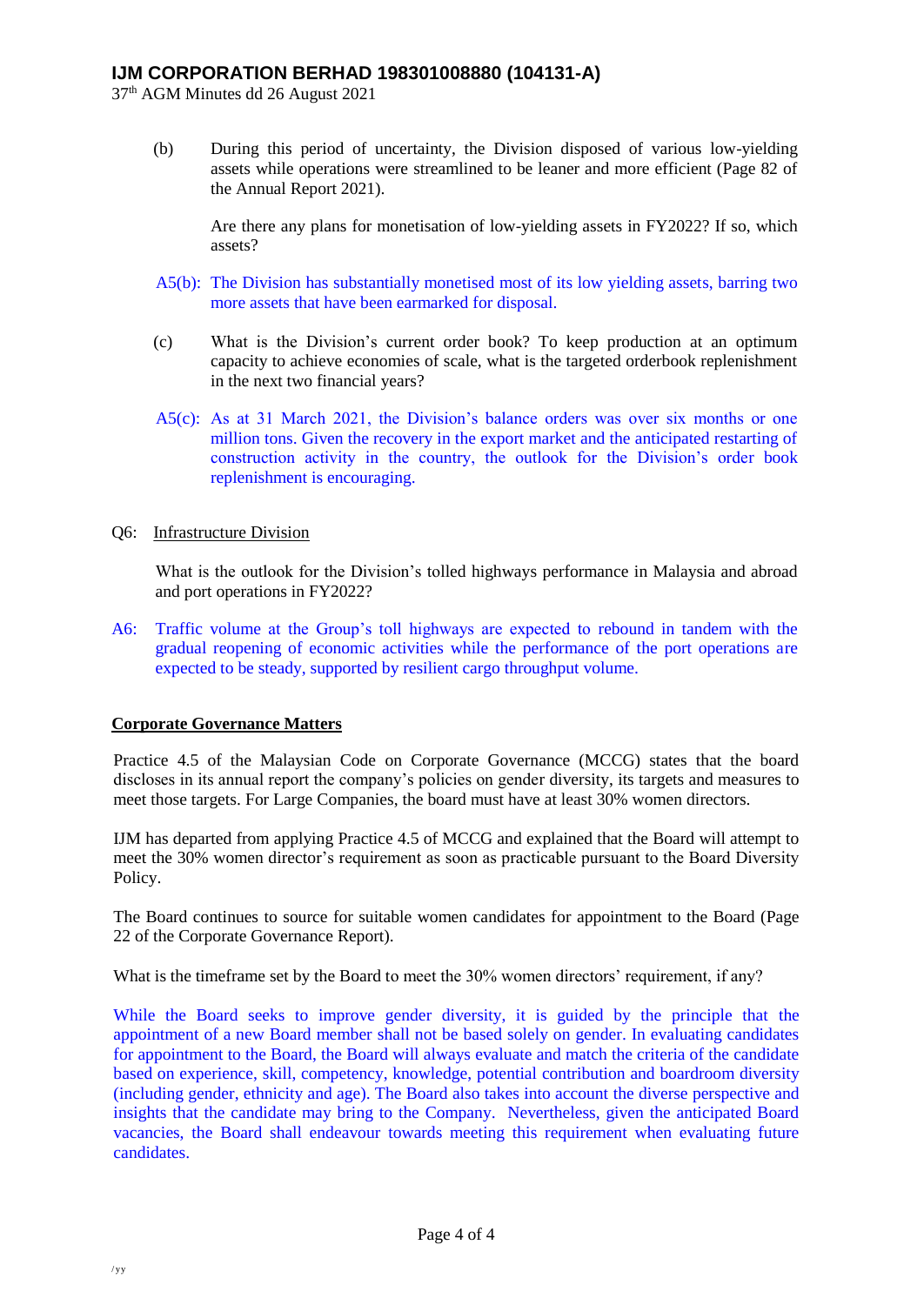AGM Minutes dd 26 August 2021

## **Pertinent Questions and Answers ("Q&As"), and Comments at the Annual General Meeting ("AGM")**

## **Pre-AGM**

### *Q&As related to Financial Statements*

- Q1 IJM had stopped equity accounting for its share of losses from LEKAS and Gautami Power, which has been fully accounted for up to its cost of investment (page 95 and 99).
	- (a) Does this mean these two concessions have been making losses all these years that its carrying value is now written to zero?
	- A1(a) Yes, these two (2) concessions (LEKAS and Gautami) have been making losses and their carrying value have been written down to zero.
	- (b) What is the total invested amount in both of these concessions?
	- A1(b) The Group's equity investment in Gautami and LEKAS are RM99 million and RM50 million respectively.
	- (c) Why are these concessions ending up losing all its invested amount?
	- A1(c) Gautami Power has been incurring losses due to the plant's inability to obtain a constant and reliable supply of gas while the low traffic volume at the LEKAS highway has, over the years, resulted in persistent financial losses.

The Group has, to-date, already fully recognised its accumulated share of losses from both Gautami Power and LEKAS to the extent of its equity investments in these entities.

- (d) Will it still required cash flow injection in the future?
- A1(d) The Group does not expect to invest further capital into Gautami Power.

Barring the continued restrictions in interstate border travels, the Group does not expect to inject further capital into LEKAS.

- Q2 Referring to Note 37 (page 337),
	- (a) What is the difference between completed buildings under "At Cost" amounting to RM777 million and completed buildings under "At net realisable value" amounting to RM376 million?
	- A2(a) Our completed buildings inventories are segregated into two (2) categories. Completed inventories which have been impaired are classified under "at net realisable value" whereas completed inventories where realisable value is above the cost are classified under "at cost". Therefore, inventories are carried in the books at either the lower of cost or net realisable value.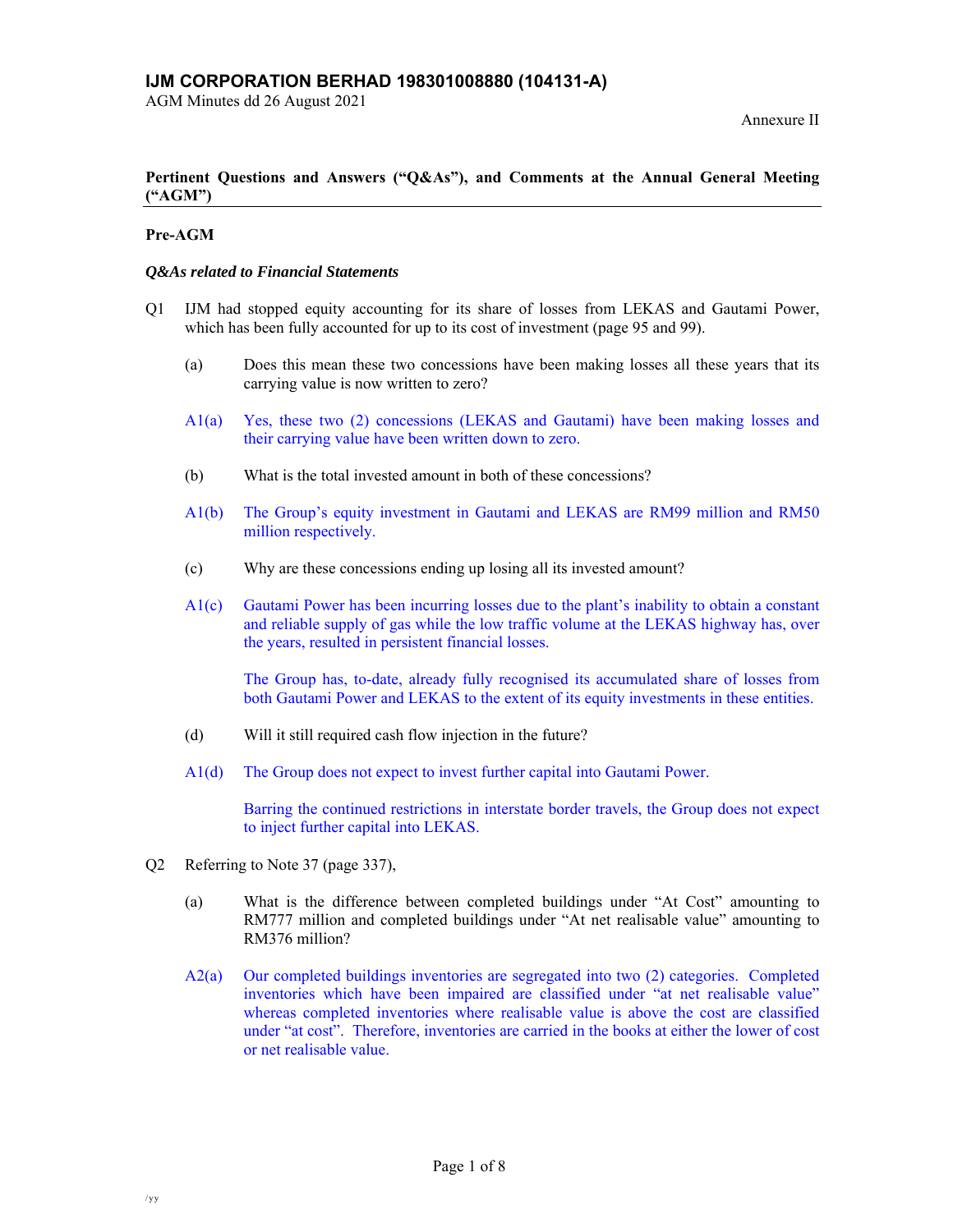- (b) What is the total amount of completed but unsold properties? Can you provide the breakdown by aging and amount?
- A2(b) The total amount of completed but unsold properties amount to RM1.15 billion, of which about 63% are below two (2) years.
- (c) How many percent of these unsold completed properties are "bumi lot"? Normally how long will it take before it can be released to free market?
- A2(c) "Bumi" units accounts for approximately 35% of the unsold completed properties in Malaysia. The timing of release of "bumi" units vary for the different states that we operate in. Generally, it takes between two (2) to three (3) years from the date of completion for all "bumi" units to be fully released.

### *Q&As on other issues*

- Q1 When will IJM Corp reward shareholders from the latest sale of IJM Plantations to KLK? When we will have special dividends and how much?
- A1 As disclosed in the table of Utilisation of Proceeds on page 15 of the Circular to Shareholders dated 28 July 2021, RM800 million or approximately 52% of the proceeds has been earmarked for capital management activities such as declaring a special cash dividend amounting to RM542 million and the share buy-back programme, which is expected to span up to 24 months.

 Barring unforeseen circumstances, the Board is in favour of declaring a special dividend to shareholders to coincide with the release of IJM's financial results for the quarter ending 30 September 2021.

- Q2 How is the progress of IJM conducting a Highway Trust Fund? Has IJM obtained approval from MOF? How IJM reward shareholders?
- A2 Given the Malaysian Government's stated preference for the restructuring of highway concessions in the country, the Company wishes to advise that it is and will continue to explore various proposals or initiatives, including the setting up of corporate structures such as a Highway Trust, in our pursuit to enhancing shareholders' value.

 Where appropriate, the Company will disclose any material information to its investors in accordance with Bursa Malaysia's disclosure guidelines in a timely manner.

- Q3 Dear BOD Kindly give us some e-vouchers, food vouchers or e-wallet (no discount vouchers please) for being loyal shareholders and attending this meeting. Times are bad now. Please be considerate to us shareholders during these trying times. TQ
- A3 The Board appreciates and values active participation by all shareholders at our AGMs and their contribution to the future success of the Company, and takes note of the request by certain shareholders for e-vouchers to be given to shareholders who participate in the AGM. However, consistent with the conduct of the Company's past AGMs, no vouchers will be provided. The Board will instead consider a better reward for the shareholders with a bigger "ang pao" which is in tandem with the issuance of a special dividend as mentioned earlier, particularly for the shareholders who have been riding this journey with the Company.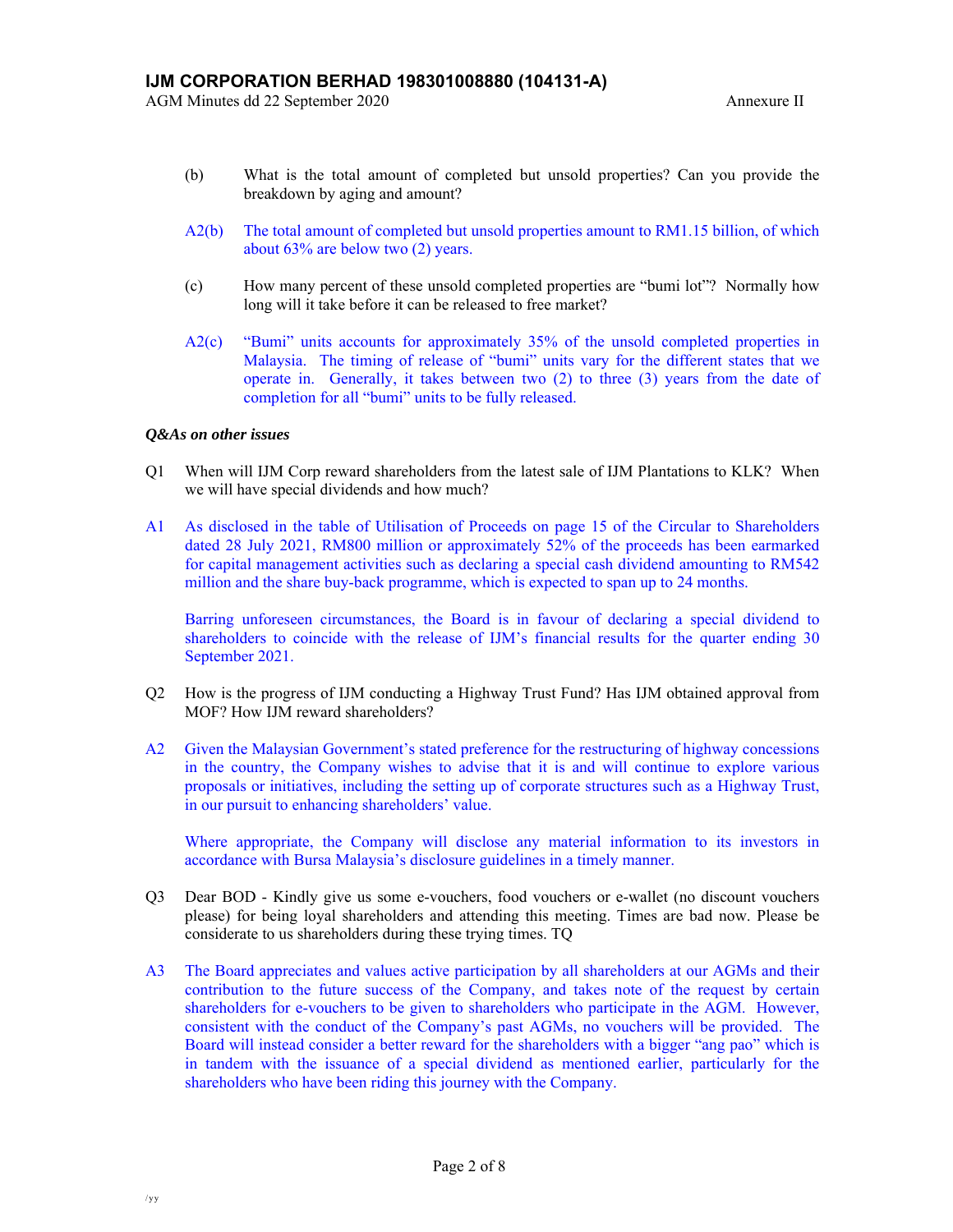- Q4 Has construction progress at company's construction sites and properties been affected by lockdowns and Covid-19 infections. How many cases have been detected to date and is the company part of PIKAS.
- A4 The first question has been addressed in the Company's response to MSWG.

 While the Group has undertaken extensive measures to mitigate the spread of the virus, there have been a number of positive cases recorded among the Group's workforce. The Covid-19 transmissions are now prevalent in the community, as apparent in the number of daily positive infections around the country. As such, the Group has been supporting the Government's efforts by organising vaccinations among its workforce and supply chain. In addition to the Group's business Divisions participating in the PIKAS, CiVac, PPVIN and rural outreach programmes with the respective ministries and the Ministry of Health, IJM has also just concluded its Mobile Vaccination Programme with the administering of the second dose of the Covid-19 vaccination on 15 August 2021 where nearly 900 staff, their dependents, workers and construction supply chain were vaccinated. Additionally, IJM also contributed 200 vaccination slots to the community. Todate, a sizeable portion of our staff and supply chain have been fully vaccinated and efforts are on-going.

- Q5 For the property division, how much is the sales target for FY2022 and how much has been achieved to date.
- A5 The sales target for FY2022 is around RM1.7 billion, similar to what was achieved in the previous financial year. Sales achieved for the quarter ended 30 June 2021 was RM700 million.
- Q6 What is the current traffic level at the Company's highway compared to pre-covid/pre-lockdown level. Is it sufficient to cover the sukuk/loan/bond interest/repayment.
- A6 Since the relaxation of lockdown measures on 16 August 2021, the Average Daily Traffic (ADT) for the Group's Malaysian highways are around 40% below pre-Covid ADT levels compared to 60% below for the month of June and July 2021 (during the MCO3.0 lockdown).

The Group's tollways in India are also seeing a recovery in traffic flow. The ADT in July 2021 was around 6% below normal levels compared to being 21% lower during the second wave of the Covid-19 pandemic between April to June 2021.

All the Group's highway concessions are able to meet their short term debt repayment obligations. LEKAS, however, has opted for a debt repayment moratorium to ease its short term cash flow commitments.

Q7 What is the concession end date for each of the 8 toll roads concessions, Kuantan Port and Power Plant in India? Thank you.

| A7 | <b>Concession</b>             | <b>End Year</b> |
|----|-------------------------------|-----------------|
|    | New Pantai Expressway         | 2030            |
|    | Besraya Highway               | 2040            |
|    | <b>LEKAS Highway</b>          | 2039            |
|    | <b>West Coast Expressway</b>  | 2063            |
|    | Chilkaluripet-Vijayawada      | 2025            |
|    | <b>Dewas Bypass</b>           | 2042            |
|    | Vijayapura-Solapur            | 2037            |
|    | <b>Western Access Tollway</b> | 2030            |
|    | <b>Kuantan Port</b>           | 2045            |
|    | <b>Gautami Power</b>          | 2023            |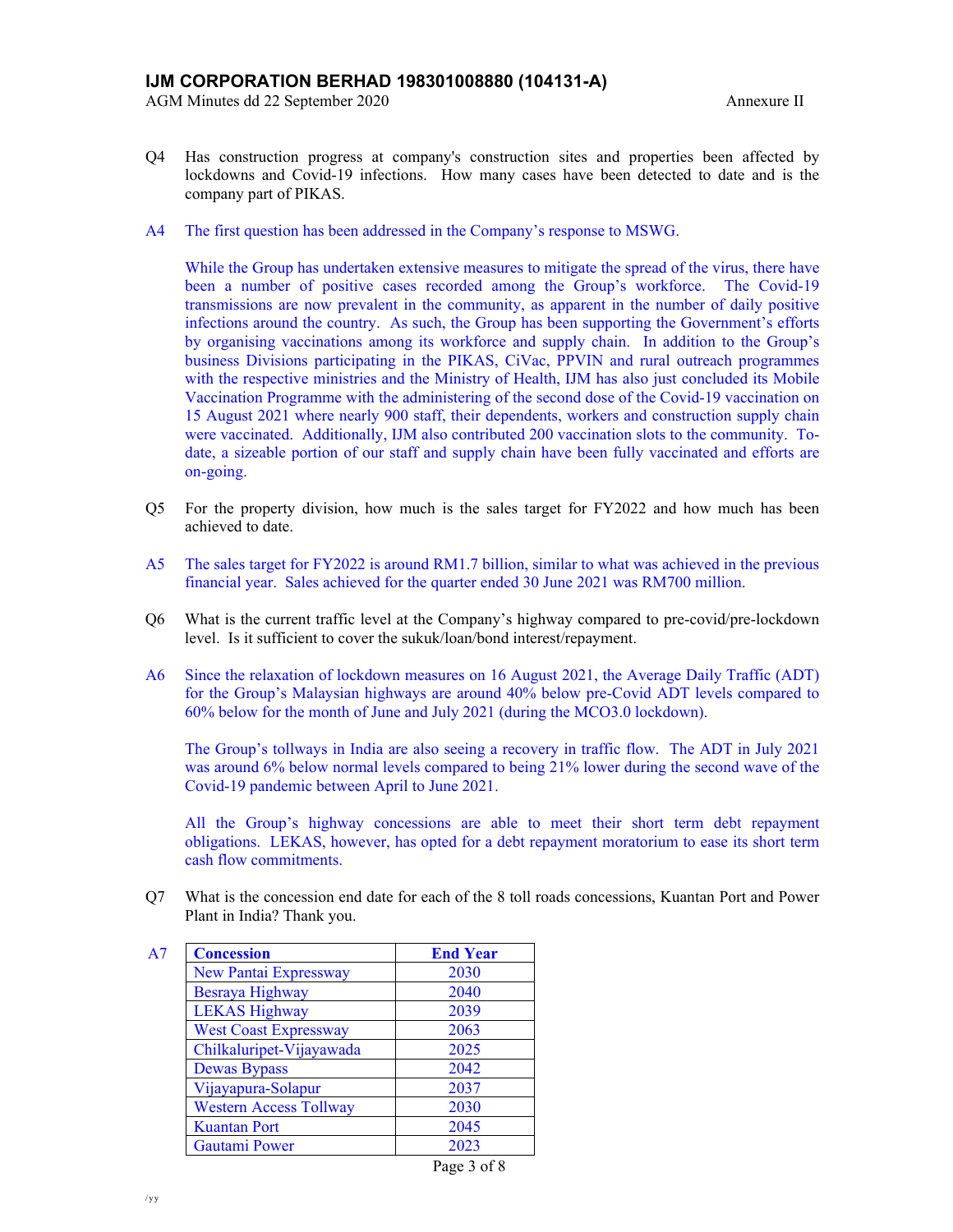- Q8 Jeffrey Cheah of Sunway has talked to Krishnan Tan about possible merger, can you please update on the progress? What will us IJM shareholders get from the proposed merger?
- A8 There was neither any conversation between Tan Sri Jeffrey Cheah and Tan Sri Krishnan Tan nor has any specific merger proposal been received by the Company from Sunway. Thus, no comment can be provided for now. As mentioned in the past, the Board will evaluate various proposals and initiatives especially if there is any proposal that merits a consideration, such as the proposal from Kuala Lumpur Kepong Berhad to acquire IJM Plantations Berhad. The Company will disclose relevant information to Bursa Malaysia accordingly, if any.

## **During AGM**

- Q1 LEKAS is making losses for the past years, what are IJM plans?
- A1 The Group is exploring a restructuring of the LEKAS concession with the Government and engagements have been carried out for quite some time and are still in progress. The Group hopes to get a positive response from the Government in the near future.
- Q2 What is the specific details on the RM78 million write down on inventory? Majority is from which inventory?
- A2 The RM78 million write-down was in respect of the previous financial year 2020. The decision was made in response to the market uncertainties brought about by the Covid-19 pandemic on some of the projects undertaken at that time.
- Q3 How did construction manage to get good margin amidst the higher material price and Covid-19 additional cost?
- A3 The profit before tax margin of the Construction Division actually decreased as operations were adversely affected by the numerous lockdowns. However, we managed to contain our cost through the measures undertaken via the cost optimisation exercise. Fortunately, most of the building projects have also past the structural stage and were not affected by the increase in material prices.
- Q4 How does IJM balances the need to reward employees vs return to shareholders? I understand IJM gave handsome bonuses to employees amids pandemic uncertain trying times.
- A4 The Company has always been mindful of the need to balance between shareholder returns and rewarding employees. Management would always take proactive measures in anticipation of economic crisis such as implementation of salary cut. However, the salaries of the staff will be reinstated when the economy returns to normal and the Group's performance is stablised. Appropriate bonuses will also be paid to staff subject to performance of the Group and the staff. The staff of IJM Group had actually taken salaries cut earlier and increments were also frozen in anticipation of the challenging market and economic conditions.

The Group's pre-tax profit in FY2021 of RM779 million was 50% higher than the last financial year despite the pandemic. Given the circumstances, it is only appropriate that staff be rewarded accordingly. Similarly, a higher dividend was also paid to shareholders.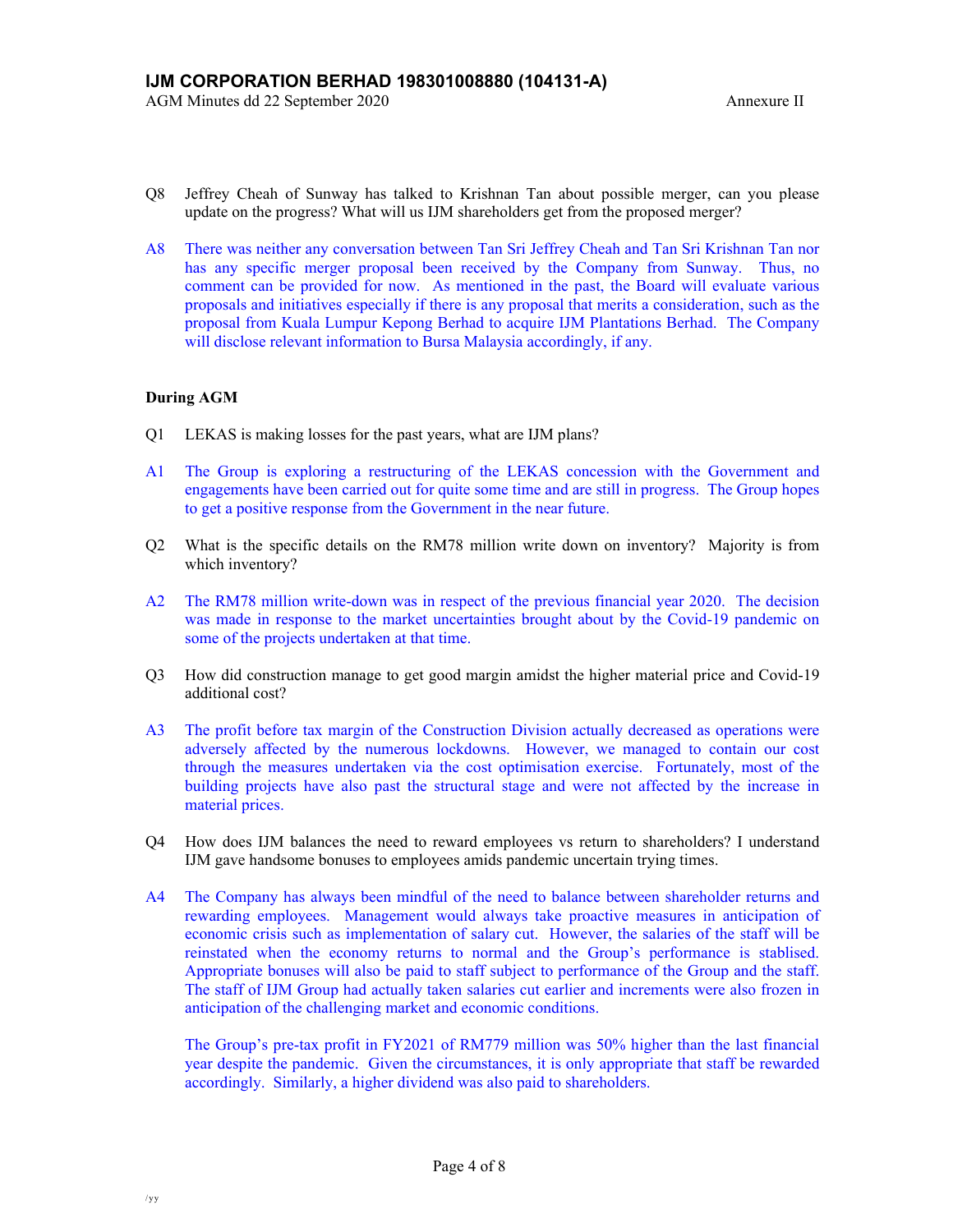- Q5 On sustainability ESG part, what has IJM been doing as industry leader to ensure foreign workers welfare are well taken care off, including IJM supply chain workers.
- A5 First and foremost, the Group adheres to all applicable laws and regulations pertaining to the treatment and welfare of foreign workers. The Group also supports the industry efforts to improve their working and living conditions. In addition, in light of the pandemic, the Group has also extended its vaccination drive to include its supply chain to mitigate the risk of worksite spread. Foreign workers form a very important part of our value chain and it is in our interest to make sure that their welfare is well taken care of so that they can be a productive participant in our business.
- Q6 To Audit committee Chairman: Will the company consider implementing audit firm rotation policy.
- A6 The Group's current practice is to rotate Audit Partners instead of the Audit Firm pursuant to the MIA by-laws. The current Audit Firm has been able to provide good services to the Group and is reputationally strong. At the moment, the Group does not have any immediate plans to rotate the Audit Firm.
- Q7 How does the increase in steel and material price affect the profit margin of the company?
- A7 The Group recognises the higher building material prices currently. We continue to undertake our stringent cost control measures, leverage on our economies of scale and drive project efficiencies to mitigate the cost impact to our margins.
- Q8 How many projects are infra, how many are condo. How many are landed property.
- A8 As at 31 March 2021, the outstanding order book consisted of 58% building works, 4% infrastructure and 38% road jobs.
- Q9 Consultant always over design, get someone who work in architect office for more than 10 year and work at site for more than 5 years to check through all the drawings to save cost. Can save up to few millions.
- A9 We take note of your suggestion. Be rest assured that our people are pretty competent in going through the consultants' work in detail.
- Q10 How many shareholders and proxy attend this virtual meeting.
- A10 There are more than 200 attendees at this AGM.
- Q11 Please provide what is your KPI or profit target for next financial year in response to your requested directors fees and benefits of more than 1m.
- A11 The Nomination & Remuneration Committee, the Board together with Management have spent extensive time to ascertain the KPI based on the Balanced Scorecard which comprehensively addresses the aspects of commercial, operational efficiencies, stakeholder and also with an added emphasis on the development of our people. The KPI covers all the major aspects of the Group's various businesses. Extensive measures are undertaken to make sure that the Group produces the returns which will be satisfactory to the shareholders even under the current trying circumstances.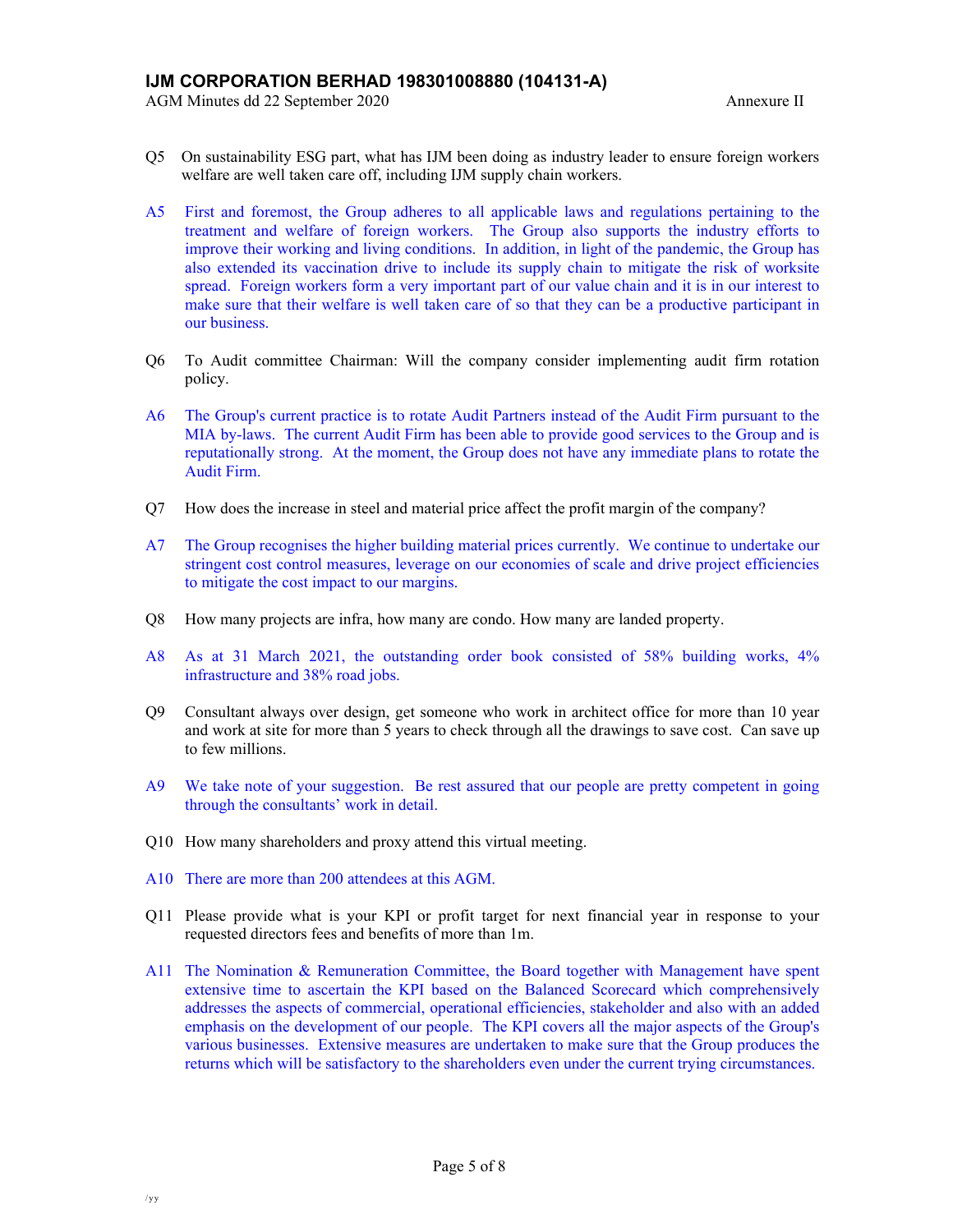AGM Minutes dd 22 September 2020 Annexure II

- Q12 Any bonus issue, increased of dividends and quarterly payments.
- A12 There is no bonus issue as of now and the Group's current practice is to declare dividends twice annually. If the proposed disposal of IJM Plantations Berhad is approved, a special dividend will be declared together with the next half yearly dividend.
- Q13 Please share with shareholders more light with regards to the first quarter of FY 2022 results which was just announced few days ago as it surge from  $2m$  to 65m.
- A13 Revenue and profits were better in the first quarter of FY 2022 compared to the first quarter of FY 2021 mainly due to fewer operational disruptions arising from Covid-19 movement control restrictions. During the first quarter of FY 2021, the Group was affected by about two (2) months of operational disruptions whereas during the first quarter of FY 2022 the Group was only affected about one (1) month. Therefore, there was a stark improvement in the profitability as well as the performance.
- Q14 Did IJM get any grands, benefit, help from government covid19 stimulus package?
- A14 Yes, IJM did benefit from the wage subsidy programme as part of the Government's Covid relief programme.
- Q15 With the disposal of IJM Plantation which is a major contributor how will the Company maintain or improve the profitability in the forthcoming years?
- A15 It is undeniable that the disposal of IJM Plantations Berhad particularly at this point of time when the crude palm oil prices are very good will have an impact on the bottom line of the Group. Nevertheless, the Company will have a substantial one-off gain that will be recognised in the results of the Company for the current financial year. There will be an impact in the medium term and the Group will be looking for ways to improve the order book and also explore potential investments with businesses that the Group is familiar with in order to improve the earnings gap. However, the Board is cognisance of the fact that unless the Group can attain any brownfield acquisitions or any new outright contracts that will immediately enhance earnings, the impact cannot be immediately fully recovered. One (1) of the reasons for the share buy-back of the Company is also to address the expected earnings gap, so that there will still be an enhancement of earnings per share for the shareholders. The Board is definitely focusing in finding ways to fill up the earnings gap. This is an opportune time for the Company to sell IJM Plantations Berhad and there may not be another attractive proposal if the Company does not seize this opportunity.
- Q16 Why no EGM is required for the disposal of IJM Plantation?
- A16 An EGM is usually held to deliberate upon matters that cannot be deferred until the next scheduled AGM. Since the approval of the Circular to Shareholders for the proposed disposal of IJM Plantations Berhad was procured timely from the authority, the Board decided to include the proposed disposal as a Special Business at the AGM instead of calling for a another EGM. This will save time and effort, and is well within the regulatory requirements.
- Q17 Domestic IJM construction activities in terms of %, is it in full capacity or still under some restrictions?
- A17 Due to the MCO 3.0, works have stopped for two (2) months and the restrictions have now been easing slowly since 16 August 2021. With further easing of the restrictions, works are expected to be ramped up and going full scale for all the projects on hand.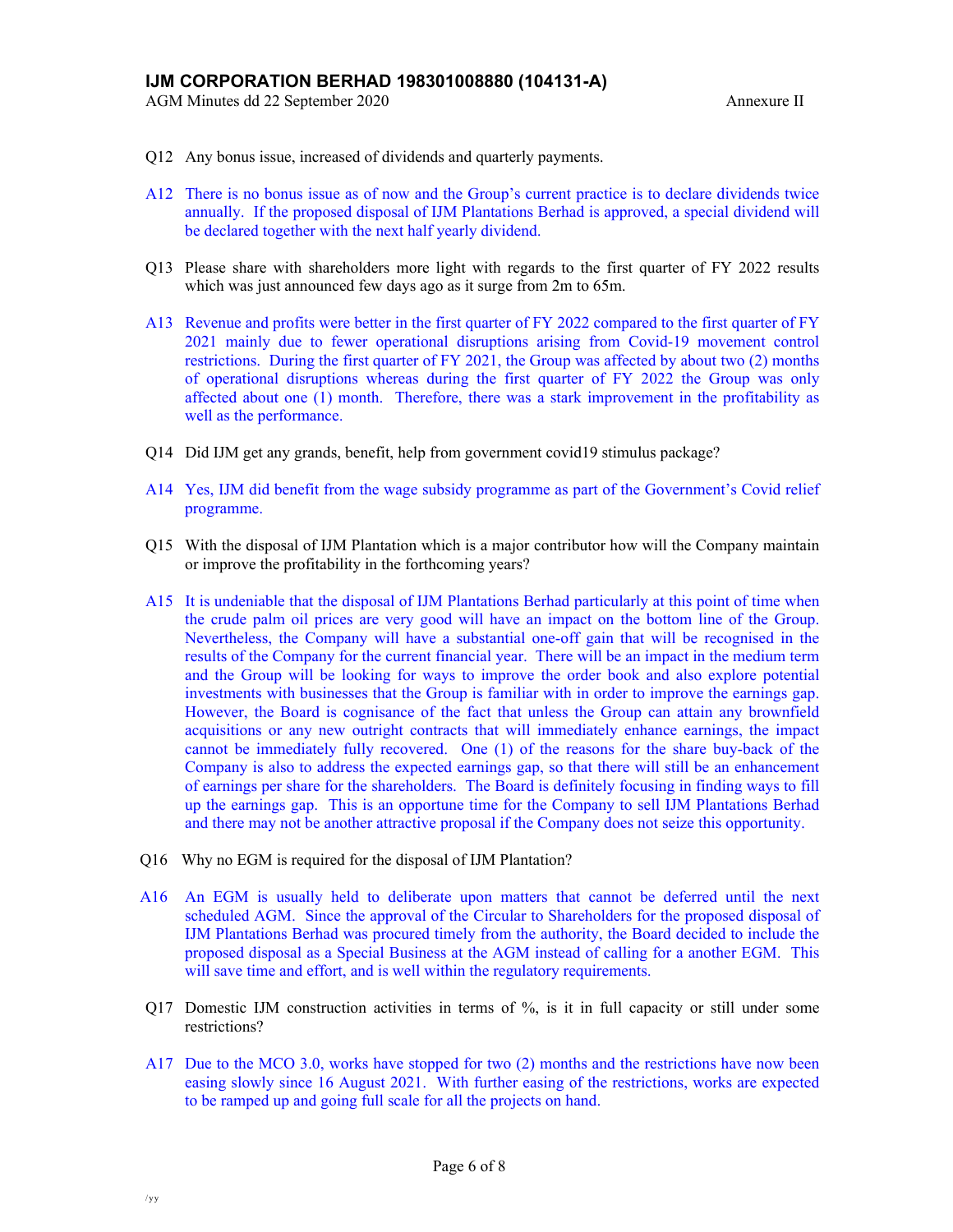- Q18 The Net Gearing of the Group after the disposal of IJM Plantations is expected to reduce from 0.44 times to 0.22 times. (1) How borrowings in RM is reduced from the deconsolidation of IJM Plant's borrowings from IJM Corp Group levels? (2) Based on the expected amount of borrowings deconsolidated, how much interest savings per annum is expected after the exercise is completed?
- A18 (1) Based on Note 29 to the financial statements for the FY 2021 of IJM Plantations Berhad, the loan amount of RM697 million will be deconsolidated from the Group.
	- (2) Based on Note 7 to the financial statements for the FY 2021 of IJM Plantations Berhad, the finance cost of RM22 million will also be deconsolidated from the Group.

In addition, there will also be savings from the cash proceeds received by IJM at group level post distribution of dividends.

- Q19 Can Tan Sri Chairman share his thoughts over the continuing Buying-Back of the shares, which deemed IJM not being able to generate better returns and enhancing future value? Is there a limit to the Buy-Back initiative?
- A19 It is anticipated that the market situation post pandemic will remain challenging although the Group will try very hard to enhance the Company's performance. To create better value for the shareholders in terms of improved earnings per share, the Company views the share buy-back as a viable option. The Company would utilise part of the sale proceeds of IJM Plantations Berhad for share buy-back purposes. Based on the current and post disposal net asset value per share of the Company of about RM2.50 and RM2.79 respectively, the shares of the Company are pretty much undervalued at the current trading price of around RM1.90 per share. It is certainly a good initiative to use some cash now to buy back some of the Company's shares to improve earnings per share and return on equity.
- Q20 May I suggest the board to offer virtual AGM as an option even after the pandemic? It is time saving and convenient at least for some shareholders. Besides virtual meetings is already a new norm.
- A20 Thank you for your suggestion and we will certainly look into this. However, there may be some shareholders who still prefer the interaction that a face-to-face AGM provides. Nevertheless, we take note of the suggestion.
- Q21 The 2020 Annual Report wrote that "The Group ventured into oil palm plantations in 1985 as a source of steady income to cushion the cyclical nature of its core construction business.". With the disposal of IJM Plantation, albeit at a good price, does it mean future earnings for the remaining core business will be more volatile? Will The Group in due course get into another diversification to stabilize its earnings?
- A21 Historically, the contributions from IJM Plantations Berhad have always been quite substantial in particularly during the crisis periods. Nevertheless, with the volatility in CPO prices and the foreign exchange movements in recent years, the earnings contribution to IJM Group has been even more erratic than the core businesses. The holding of the plantation business with such optimum size will not be in the interest of the Company especially with the many challenges faced by the plantations industry, in particularly ESG issues. Therefore, the disposal of the plantation business is in fact the most strategic in an overall situation that is expected to reduce the Group's earnings volatility. The situations in 1985 until about many years later was very much different compared to the new realities of the current businesses which required the Group to focus on core businesses and new interest of shareholders.